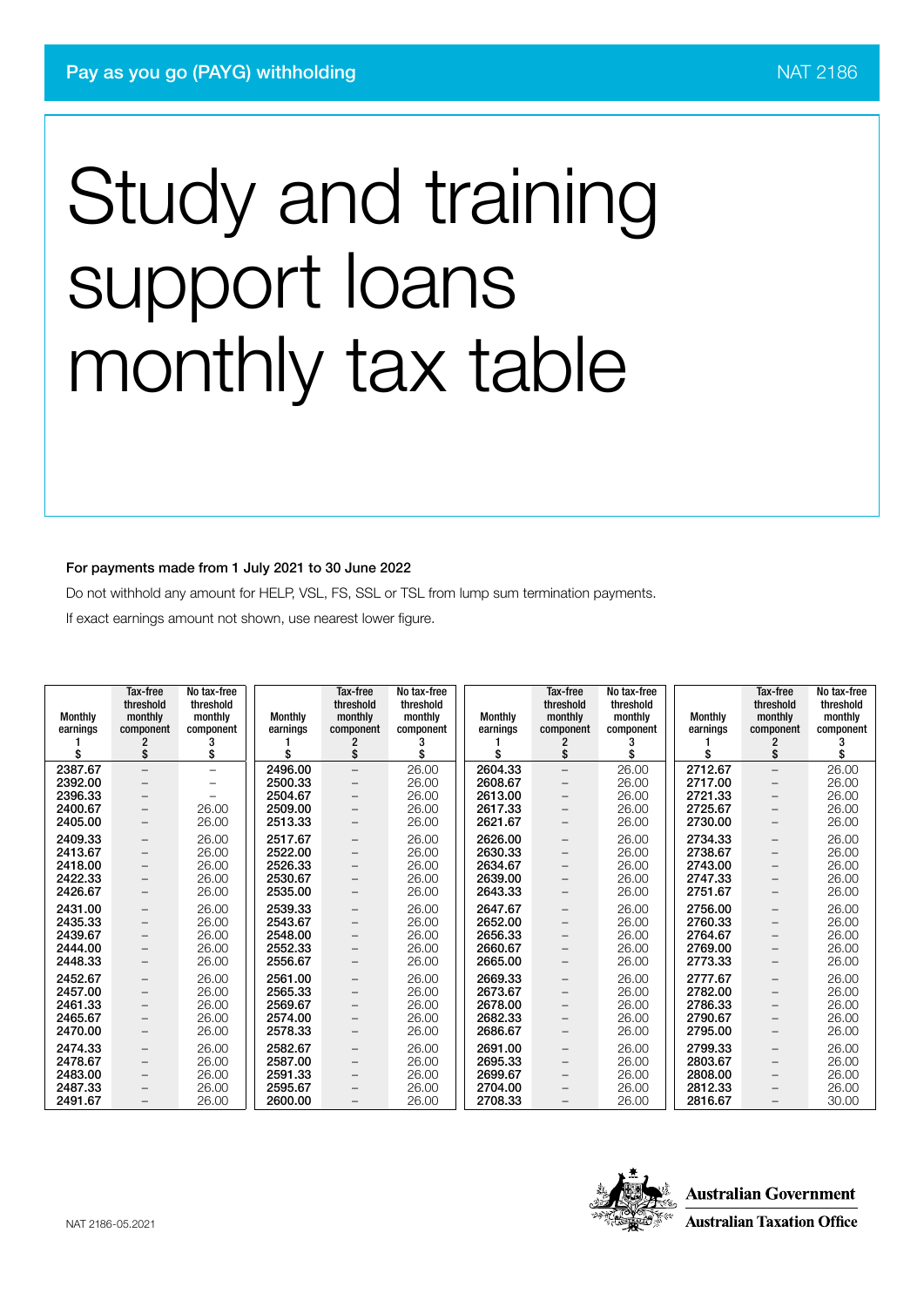| Monthly<br>earnings | Tax-free<br>threshold<br>monthly<br>component        | No tax-free<br>threshold<br>monthly<br>component | <b>Monthly</b><br>earnings | Tax-free<br>threshold<br>monthly<br>component        | No tax-free<br>threshold<br>monthly<br>component | Monthly<br>earnings | Tax-free<br>threshold<br>monthly<br>component        | No tax-free<br>threshold<br>monthly<br>component | <b>Monthly</b><br>earnings | Tax-free<br>threshold<br>monthly<br>component        | No tax-free<br>threshold<br>monthly<br>component |
|---------------------|------------------------------------------------------|--------------------------------------------------|----------------------------|------------------------------------------------------|--------------------------------------------------|---------------------|------------------------------------------------------|--------------------------------------------------|----------------------------|------------------------------------------------------|--------------------------------------------------|
| 1<br>\$             | $\overline{\mathbf{c}}$<br>\$                        | 3<br>\$                                          | 1<br>\$                    | 2<br>\$                                              | 3<br>\$                                          | 1<br>\$             | $\overline{\mathbf{c}}$<br>\$                        | 3<br>\$                                          | 1<br>\$                    | $\overline{\mathbf{c}}$<br>\$                        | 3<br>\$                                          |
| 2821.00<br>2825.33  | $\qquad \qquad -$                                    | 30.00                                            | 3167.67<br>3172.00         | $\qquad \qquad -$                                    | 65.00                                            | 3514.33<br>3518.67  | $\overline{\phantom{0}}$                             | 87.00                                            | 3861.00<br>3865.33         | $\overline{\phantom{0}}$                             | 117.00<br>117.00                                 |
| 2829.67             | $\overline{\phantom{0}}$<br>$\qquad \qquad -$        | 30.00<br>30.00                                   | 3176.33                    | $\overline{\phantom{a}}$<br>$\overline{\phantom{a}}$ | 65.00<br>65.00                                   | 3523.00             | $\qquad \qquad -$<br>$\overline{\phantom{0}}$        | 87.00<br>87.00                                   | 3869.67                    | $\overline{\phantom{0}}$<br>$\qquad \qquad -$        | 134.00                                           |
| 2834.00<br>2838.33  | $\qquad \qquad -$<br>$\overline{\phantom{a}}$        | 30.00<br>30.00                                   | 3180.67<br>3185.00         | $\overline{\phantom{m}}$<br>$\overline{\phantom{m}}$ | 65.00<br>65.00                                   | 3527.33<br>3531.67  | $\overline{\phantom{0}}$<br>$\overline{\phantom{a}}$ | 87.00<br>87.00                                   | 3874.00<br>3878.33         | $\overline{\phantom{0}}$<br>-                        | 134.00<br>134.00                                 |
| 2842.67             | $\overline{\phantom{a}}$                             | 30.00                                            | 3189.33                    | $\overline{\phantom{a}}$                             | 65.00                                            | 3536.00             | $\qquad \qquad -$                                    | 87.00                                            | 3882.67                    | $\overline{\phantom{0}}$                             | 134.00                                           |
| 2847.00             | $\qquad \qquad -$<br>$\qquad \qquad -$               | 30.00                                            | 3193.67                    | $\overline{\phantom{a}}$                             | 65.00                                            | 3540.33             | $\overline{\phantom{0}}$<br>$\overline{\phantom{0}}$ | 87.00                                            | 3887.00                    | $\overline{\phantom{0}}$                             | 134.00                                           |
| 2851.33<br>2855.67  | $\overline{\phantom{a}}$                             | 30.00<br>30.00                                   | 3198.00<br>3202.33         | $\overline{\phantom{m}}$<br>$\overline{\phantom{a}}$ | 65.00<br>65.00                                   | 3544.67<br>3549.00  | $\qquad \qquad -$                                    | 87.00<br>87.00                                   | 3891.33<br>3895.67         | $\overline{\phantom{0}}$<br>$\overline{\phantom{0}}$ | 134.00<br>134.00                                 |
| 2860.00             | $\overline{\phantom{a}}$                             | 30.00                                            | 3206.67                    | $\overline{\phantom{m}}$                             | 65.00                                            | 3553.33             | $\overline{\phantom{a}}$                             | 91.00                                            | 3900.00                    | $\qquad \qquad -$                                    | 139.00                                           |
| 2864.33<br>2868.67  | $\qquad \qquad -$<br>$\overline{\phantom{a}}$        | 30.00<br>30.00                                   | 3211.00<br>3215.33         | $\overline{\phantom{a}}$<br>$\overline{\phantom{a}}$ | 65.00<br>65.00                                   | 3557.67<br>3562.00  | $\qquad \qquad -$<br>$\bar{ }$                       | 91.00<br>108.00                                  | 3904.33<br>3908.67         | $\qquad \qquad -$<br>$\qquad \qquad -$               | 139.00<br>139.00                                 |
| 2873.00<br>2877.33  | $\qquad \qquad -$<br>$\overline{\phantom{a}}$        | 30.00<br>30.00                                   | 3219.67<br>3224.00         | $\overline{\phantom{a}}$<br>$\overline{\phantom{a}}$ | 65.00<br>65.00                                   | 3566.33<br>3570.67  | $\overline{\phantom{0}}$<br>$\overline{a}$           | 108.00<br>108.00                                 | 3913.00<br>3917.33         | $\overline{\phantom{a}}$                             | 139.00<br>139.00                                 |
| 2881.67             | $\qquad \qquad -$                                    | 30.00                                            | 3228.33                    | $\qquad \qquad -$                                    | 65.00                                            | 3575.00             | $\qquad \qquad -$                                    | 108.00                                           | 3921.67                    | 39.00<br>39.00                                       | 139.00                                           |
| 2886.00             | $\overline{\phantom{0}}$                             | 30.00                                            | 3232.67                    | $\overline{\phantom{m}}$                             | 65.00                                            | 3579.33             | $\qquad \qquad -$                                    | 108.00                                           | 3926.00                    | 39.00                                                | 139.00                                           |
| 2890.33<br>2894.67  | $\qquad \qquad -$<br>$\qquad \qquad -$               | 30.00<br>30.00                                   | 3237.00<br>3241.33         | $\qquad \qquad -$<br>$\overline{\phantom{m}}$        | 65.00<br>65.00                                   | 3583.67<br>3588.00  | $\overline{\phantom{0}}$<br>$\overline{a}$           | 108.00<br>108.00                                 | 3930.33<br>3934.67         | 39.00<br>39.00                                       | 139.00<br>139.00                                 |
| 2899.00<br>2903.33  | $\overline{\phantom{a}}$<br>$\overline{\phantom{a}}$ | 30.00<br>30.00                                   | 3245.67<br>3250.00         | $\overline{\phantom{a}}$<br>$\overline{\phantom{m}}$ | 65.00<br>65.00                                   | 3592.33<br>3596.67  | $\qquad \qquad -$<br>$\qquad \qquad -$               | 108.00<br>108.00                                 | 3939.00<br>3943.33         | 39.00<br>39.00                                       | 139.00<br>139.00                                 |
| 2907.67             | $\qquad \qquad -$                                    | 30.00                                            | 3254.33                    | $\qquad \qquad -$                                    | 65.00                                            | 3601.00             | $\overline{\phantom{0}}$                             | 108.00                                           | 3947.67                    | 39.00                                                | 139.00                                           |
| 2912.00<br>2916.33  | $\equiv$<br>$\overline{\phantom{a}}$                 | 30.00<br>30.00                                   | 3258.67<br>3263.00         | $\overline{\phantom{m}}$<br>$\overline{\phantom{m}}$ | 65.00<br>65.00                                   | 3605.33<br>3609.67  | $\overline{\phantom{0}}$<br>$\overline{\phantom{a}}$ | 108.00<br>108.00                                 | 3952.00<br>3956.33         | 39.00<br>39.00                                       | 139.00<br>139.00                                 |
| 2920.67             | $\overline{\phantom{a}}$                             | 30.00                                            | 3267.33                    | $\overline{\phantom{m}}$                             | 65.00                                            | 3614.00             | $\overline{\phantom{0}}$                             | 108.00                                           | 3960.67                    | 39.00                                                | 139.00                                           |
| 2925.00             | $\overline{\phantom{a}}$                             | 30.00                                            | 3271.67<br>3276.00         | $\qquad \qquad -$                                    | 65.00                                            | 3618.33             | $\qquad \qquad -$                                    | 108.00                                           | 3965.00                    | 39.00                                                | 139.00                                           |
| 2929.33<br>2933.67  | $\qquad \qquad -$<br>$\qquad \qquad -$               | 30.00<br>30.00                                   | 3280.33                    | $\overline{\phantom{a}}$<br>$\overline{\phantom{a}}$ | 82.00<br>82.00                                   | 3622.67<br>3627.00  | $\qquad \qquad -$<br>e                               | 108.00<br>108.00                                 | 3969.33<br>3973.67         | 39.00<br>39.00                                       | 139.00<br>139.00                                 |
| 2938.00<br>2942.33  | $\overline{\phantom{a}}$<br>$\qquad \qquad -$        | 30.00<br>30.00                                   | 3284.67<br>3289.00         | $\overline{\phantom{a}}$<br>$\qquad \qquad -$        | 82.00<br>82.00                                   | 3631.33<br>3635.67  | $\overline{a}$<br>$\qquad \qquad -$                  | 108.00<br>108.00                                 | 3978.00<br>3982.33         | 39.00<br>39.00                                       | 139.00<br>139.00                                 |
| 2946.67             | $\overline{\phantom{a}}$                             | 30.00                                            | 3293.33                    | $\overline{\phantom{a}}$                             | 82.00                                            | 3640.00             | $\bar{ }$                                            | 108.00                                           | 3986.67                    | 39.00                                                | 139.00                                           |
| 2951.00<br>2955.33  | $\qquad \qquad -$<br>$\qquad \qquad -$               | 30.00<br>30.00                                   | 3297.67<br>3302.00         | $\overline{\phantom{a}}$<br>$\qquad \qquad -$        | 82.00<br>82.00                                   | 3644.33<br>3648.67  | $\overline{\phantom{0}}$<br>$\qquad \qquad -$        | 108.00<br>108.00                                 | 3991.00<br>3995.33         | 39.00<br>39.00                                       | 139.00<br>139.00                                 |
| 2959.67             | $\qquad \qquad -$                                    | 30.00                                            | 3306.33                    | $\overline{\phantom{a}}$                             | 82.00                                            | 3653.00             | $\overline{\phantom{0}}$                             | 108.00                                           | 3999.67                    | 39.00                                                | 139.00                                           |
| 2964.00<br>2968.33  | $\qquad \qquad -$<br>$\qquad \qquad -$               | 30.00<br>30.00                                   | 3310.67<br>3315.00         | $\overline{\phantom{m}}$<br>$\overline{\phantom{a}}$ | 82.00<br>82.00                                   | 3657.33<br>3661.67  | $\overline{\phantom{a}}$<br>$\qquad \qquad -$        | 108.00<br>108.00                                 | 4004.00<br>4008.33         | 39.00<br>39.00                                       | 139.00<br>139.00                                 |
| 2972.67             | $\overline{\phantom{a}}$                             | 30.00                                            | 3319.33                    | $\qquad \qquad -$                                    | 82.00                                            | 3666.00             | $\qquad \qquad -$                                    | 108.00                                           | 4012.67                    | 39.00                                                | 139.00                                           |
| 2977.00<br>2981.33  | $\overline{\phantom{a}}$<br>$\overline{\phantom{a}}$ | 30.00<br>30.00                                   | 3323.67<br>3328.00         | $\overline{\phantom{m}}$<br>$\overline{\phantom{m}}$ | 82.00<br>82.00                                   | 3670.33<br>3674.67  | $\qquad \qquad -$<br>$\overline{a}$                  | 108.00<br>108.00                                 | 4017.00<br>4021.33         | 39.00<br>39.00                                       | 139.00<br>143.00                                 |
| 2985.67<br>2990.00  | $\qquad \qquad -$                                    | 30.00<br>30.00                                   | 3332.33<br>3336.67         | $\overline{\phantom{a}}$                             | 82.00<br>82.00                                   | 3679.00<br>3683.33  | $\overline{\phantom{a}}$<br>$\overline{\phantom{0}}$ | 108.00<br>113.00                                 | 4025.67                    | 39.00                                                | 143.00<br>143.00                                 |
| 2994.33             | $\qquad \qquad -$<br>$\qquad \qquad -$               | 30.00                                            | 3341.00                    | $\qquad \qquad -$<br>$\overline{\phantom{m}}$        | 82.00                                            | 3687.67             | $\qquad \qquad -$                                    | 113.00                                           | 4030.00<br>4034.33         | 39.00<br>39.00                                       | 143.00                                           |
| 2998.67             | $\qquad \qquad -$                                    | 30.00                                            | 3345.33<br>3349.67         | $\overline{\phantom{m}}$                             | 82.00                                            | 3692.00<br>3696.33  | $\qquad \qquad -$                                    | 113.00                                           | 4038.67                    | 39.00                                                | 143.00                                           |
| 3003.00<br>3007.33  | $\overline{\phantom{a}}$<br>$\overline{\phantom{a}}$ | 61.00<br>61.00                                   | 3354.00                    | $\overline{\phantom{m}}$<br>$\overline{\phantom{m}}$ | 82.00<br>82.00                                   | 3700.67             | $\qquad \qquad -$<br>$\overline{\phantom{a}}$        | 113.00<br>113.00                                 | 4043.00<br>4047.33         | 39.00<br>39.00                                       | 143.00<br>143.00                                 |
| 3011.67             |                                                      | 61.00                                            | 3358.33                    |                                                      | 82.00                                            | 3705.00             |                                                      | 113.00                                           | 4051.67                    | 39.00                                                | 143.00                                           |
| 3016.00<br>3020.33  | $\overline{\phantom{a}}$<br>$\overline{\phantom{0}}$ | 61.00<br>61.00                                   | 3362.67<br>3367.00         | $\overline{\phantom{m}}$<br>$\overline{\phantom{a}}$ | 82.00<br>82.00                                   | 3709.33<br>3713.67  | $\qquad \qquad -$<br>$\qquad \qquad -$               | 113.00<br>113.00                                 | 4056.00<br>4060.33         | 39.00<br>39.00                                       | 143.00<br>143.00                                 |
| 3024.67<br>3029.00  | $\qquad \qquad -$<br>$\overline{\phantom{0}}$        | 61.00<br>61.00                                   | 3371.33<br>3375.67         | $\overline{\phantom{m}}$<br>$\qquad \qquad -$        | 82.00<br>82.00                                   | 3718.00<br>3722.33  | $\qquad \qquad -$<br>$\overline{\phantom{a}}$        | 113.00<br>113.00                                 | 4064.67<br>4069.00         | 39.00<br>39.00                                       | 143.00<br>143.00                                 |
| 3033.33             | $\qquad \qquad -$                                    | 61.00                                            | 3380.00                    | $\overline{\phantom{a}}$                             | 87.00                                            | 3726.67             | $\qquad \qquad -$                                    | 113.00                                           | 4073.33                    | 39.00                                                | 143.00                                           |
| 3037.67<br>3042.00  | $\overline{\phantom{0}}$<br>$\overline{\phantom{0}}$ | 61.00<br>61.00                                   | 3384.33<br>3388.67         | $\overline{\phantom{a}}$<br>$\overline{\phantom{a}}$ | 87.00<br>87.00                                   | 3731.00<br>3735.33  | $\qquad \qquad -$<br>$\overline{\phantom{a}}$        | 113.00<br>113.00                                 | 4077.67<br>4082.00         | 39.00<br>39.00                                       | 143.00<br>143.00                                 |
| 3046.33             | $\qquad \qquad -$                                    | 61.00                                            | 3393.00                    | $\qquad \qquad -$                                    | 87.00                                            | 3739.67             | $\qquad \qquad -$                                    | 113.00                                           | 4086.33                    | 39.00                                                | 143.00                                           |
| 3050.67<br>3055.00  | $\qquad \qquad -$<br>$\overline{\phantom{0}}$        | 61.00<br>61.00                                   | 3397.33<br>3401.67         | $\qquad \qquad -$<br>$\overline{\phantom{a}}$        | 87.00<br>87.00                                   | 3744.00<br>3748.33  | $\qquad \qquad -$<br>$\qquad \qquad -$               | 113.00<br>113.00                                 | 4090.67<br>4095.00         | 39.00<br>39.00                                       | 143.00<br>143.00                                 |
| 3059.33             | $\overline{\phantom{a}}$                             | 61.00                                            | 3406.00                    | $\overline{\phantom{m}}$                             | 87.00                                            | 3752.67             | $\qquad \qquad -$                                    | 113.00                                           | 4099.33                    | 39.00                                                | 143.00                                           |
| 3063.67<br>3068.00  | $\overline{\phantom{0}}$<br>$\qquad \qquad -$        | 61.00<br>61.00                                   | 3410.33<br>3414.67         | $\overline{\phantom{a}}$<br>$\overline{\phantom{m}}$ | 87.00<br>87.00                                   | 3757.00<br>3761.33  | $\qquad \qquad -$<br>$\overline{\phantom{a}}$        | 113.00<br>113.00                                 | 4103.67<br>4108.00         | 39.00<br>39.00                                       | 143.00<br>143.00                                 |
| 3072.33<br>3076.67  | -                                                    | 61.00                                            | 3419.00<br>3423.33         | $\overline{\phantom{m}}$                             | 87.00<br>87.00                                   | 3765.67<br>3770.00  | $\qquad \qquad -$                                    | 113.00<br>113.00                                 | 4112.33                    | 39.00                                                | 143.00                                           |
| 3081.00             | $\qquad \qquad -$<br>$\overline{\phantom{a}}$        | 61.00<br>61.00                                   | 3427.67                    | $\qquad \qquad -$<br>$\overline{\phantom{m}}$        | 87.00                                            | 3774.33             | $\qquad \qquad -$<br>$\overline{\phantom{a}}$        | 113.00                                           | 4116.67<br>4121.00         | 43.00<br>43.00                                       | 143.00<br>143.00                                 |
| 3085.33<br>3089.67  | $\qquad \qquad -$                                    | 61.00                                            | 3432.00<br>3436.33         | $\overline{\phantom{m}}$                             | 87.00<br>87.00                                   | 3778.67<br>3783.00  | $\overline{\phantom{a}}$                             | 113.00                                           | 4125.33                    | 43.00                                                | 143.00                                           |
| 3094.00             | $\qquad \qquad -$<br>-                               | 61.00<br>61.00                                   | 3440.67                    | $\overline{\phantom{m}}$<br>$\overline{\phantom{m}}$ | 87.00                                            | 3787.33             | $\qquad \qquad -$<br>$\qquad \qquad -$               | 113.00<br>113.00                                 | 4129.67<br>4134.00         | 43.00<br>43.00                                       | 143.00<br>143.00                                 |
| 3098.33<br>3102.67  | $\overline{\phantom{a}}$                             | 61.00                                            | 3445.00<br>3449.33         | $\overline{\phantom{a}}$                             | 87.00                                            | 3791.67<br>3796.00  | $\overline{\phantom{a}}$                             | 113.00                                           | 4138.33                    | 43.00                                                | 143.00                                           |
| 3107.00             | $\overline{\phantom{a}}$<br>$\qquad \qquad -$        | 61.00<br>61.00                                   | 3453.67                    | $\overline{\phantom{m}}$<br>$\overline{\phantom{a}}$ | 87.00<br>87.00                                   | 3800.33             | $\overline{\phantom{a}}$<br>$\qquad \qquad -$        | 113.00<br>113.00                                 | 4142.67<br>4147.00         | 43.00<br>43.00                                       | 143.00<br>147.00                                 |
| 3111.33<br>3115.67  | $\qquad \qquad -$<br>$\overline{\phantom{0}}$        | 61.00<br>61.00                                   | 3458.00<br>3462.33         | $\overline{\phantom{0}}$<br>$\overline{\phantom{m}}$ | 87.00<br>87.00                                   | 3804.67<br>3809.00  | $\qquad \qquad -$<br>$\qquad \qquad -$               | 113.00<br>113.00                                 | 4151.33<br>4155.67         | 43.00<br>43.00                                       | 147.00<br>147.00                                 |
| 3120.00             | $\qquad \qquad -$                                    | 61.00                                            | 3466.67                    | $\overline{\phantom{a}}$                             | 87.00                                            | 3813.33             | $\qquad \qquad -$                                    | 113.00                                           | 4160.00                    | 43.00                                                | 147.00                                           |
| 3124.33<br>3128.67  | $\overline{\phantom{0}}$<br>$\qquad \qquad -$        | 61.00<br>61.00                                   | 3471.00<br>3475.33         | $\overline{\phantom{a}}$<br>$\overline{\phantom{m}}$ | 87.00<br>87.00                                   | 3817.67<br>3822.00  | $\overline{\phantom{a}}$<br>$\overline{\phantom{a}}$ | 113.00<br>113.00                                 | 4164.33<br>4168.67         | 43.00<br>43.00                                       | 147.00<br>147.00                                 |
| 3133.00             | $\overline{\phantom{0}}$                             | 61.00                                            | 3479.67                    | $\qquad \qquad -$                                    | 87.00                                            | 3826.33             | $\overline{\phantom{a}}$                             | 117.00                                           | 4173.00                    | 43.00                                                | 147.00                                           |
| 3137.33<br>3141.67  | $\qquad \qquad -$<br>$\overline{\phantom{a}}$        | 61.00<br>65.00                                   | 3484.00<br>3488.33         | $\overline{\phantom{a}}$<br>$\overline{\phantom{a}}$ | 87.00<br>87.00                                   | 3830.67<br>3835.00  | $\qquad \qquad -$<br>$\overline{\phantom{a}}$        | 117.00<br>117.00                                 | 4177.33<br>4181.67         | 43.00<br>43.00                                       | 147.00<br>147.00                                 |
| 3146.00             | $\overline{\phantom{0}}$                             | 65.00                                            | 3492.67                    | $\overline{\phantom{a}}$                             | 87.00                                            | 3839.33             | $\overline{\phantom{a}}$                             | 117.00                                           | 4186.00                    | 43.00                                                | 147.00                                           |
| 3150.33<br>3154.67  | $\qquad \qquad -$<br>$\qquad \qquad -$               | 65.00<br>65.00                                   | 3497.00<br>3501.33         | $\overline{\phantom{m}}$<br>$\overline{\phantom{a}}$ | 87.00<br>87.00                                   | 3843.67<br>3848.00  | $\qquad \qquad -$<br>$\qquad \qquad -$               | 117.00<br>117.00                                 | 4190.33<br>4194.67         | 43.00<br>43.00                                       | 169.00<br>169.00                                 |
| 3159.00<br>3163.33  | $\overline{\phantom{0}}$<br>$\overline{\phantom{0}}$ | 65.00<br>65.00                                   | 3505.67<br>3510.00         | $\overline{\phantom{a}}$<br>$\overline{\phantom{a}}$ | 87.00<br>87.00                                   | 3852.33<br>3856.67  | $\qquad \qquad -$<br>$\qquad \qquad -$               | 117.00<br>117.00                                 | 4199.00<br>4203.33         | 43.00<br>43.00                                       | 169.00<br>169.00                                 |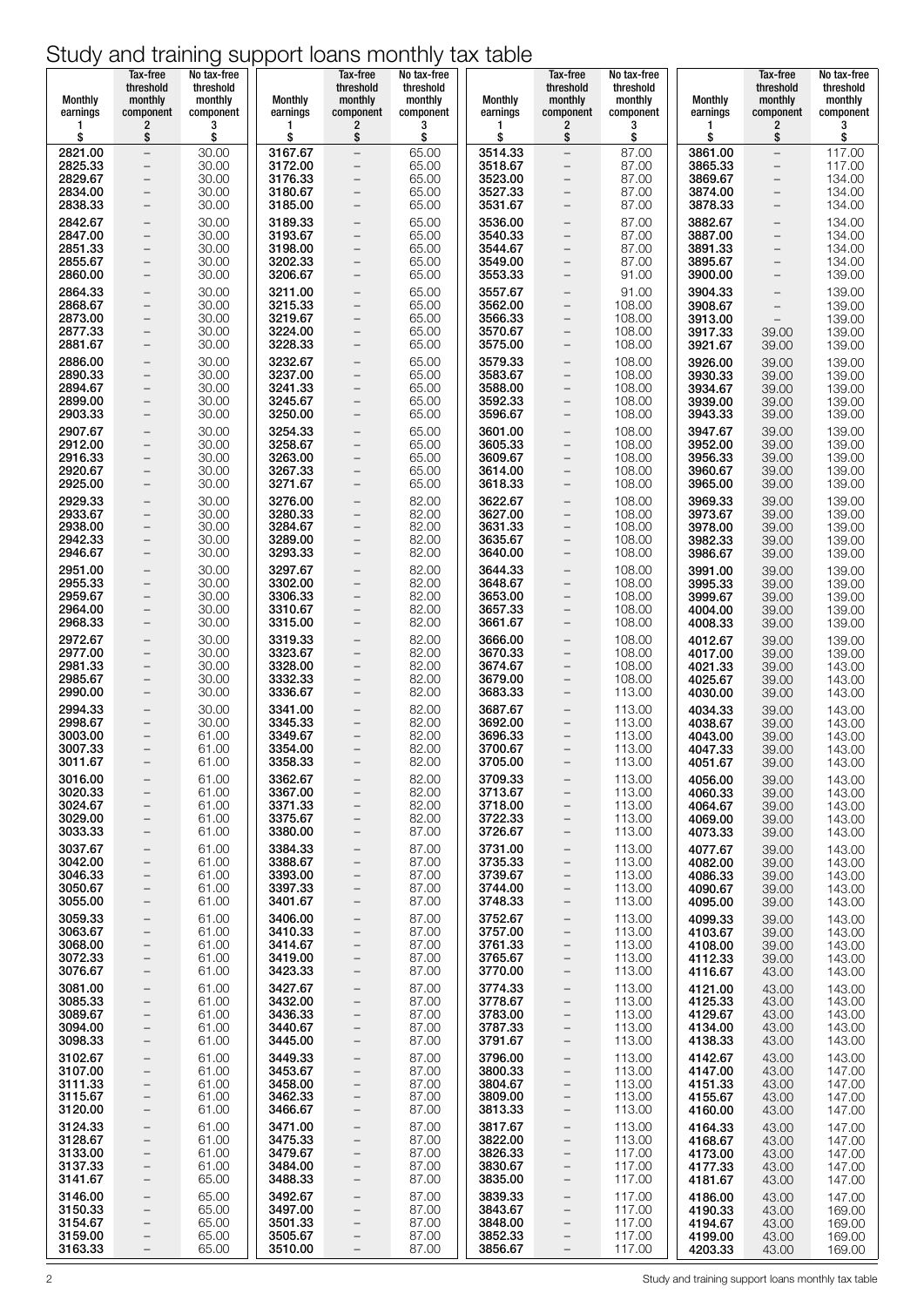| Monthly                       | Tax-free<br>threshold<br>monthly | No tax-free<br>threshold<br>monthly | <b>Monthly</b>                | Tax-free<br>threshold<br>monthly | No tax-free<br>threshold<br>monthly | Monthly            | Tax-free<br>threshold<br>monthly | No tax-free<br>threshold<br>monthly | <b>Monthly</b>                | Tax-free<br>threshold<br>monthly | No tax-free<br>threshold<br>monthly |
|-------------------------------|----------------------------------|-------------------------------------|-------------------------------|----------------------------------|-------------------------------------|--------------------|----------------------------------|-------------------------------------|-------------------------------|----------------------------------|-------------------------------------|
| earnings                      | component                        | component                           | earnings                      | component                        | component                           | earnings           | component                        | component                           | earnings                      | component                        | component                           |
| 1                             | 2                                | 3                                   | 1                             | 2                                | 3                                   | 1                  | 2                                | 3                                   | 1                             | 2                                | 3                                   |
| \$                            | \$                               | \$                                  | \$                            | \$                               | \$                                  | \$                 | \$                               | \$                                  | \$                            | \$                               | \$                                  |
| 4207.67                       | 43.00                            | 169.00                              | 4554.33                       | 91.00                            | 204.00                              | 4901.00            | 121.00                           | 247.00                              | 5247.67                       | 156.00                           | 264.00                              |
| 4212.00                       | 43.00                            | 169.00                              | 4558.67                       | 91.00                            | 204.00                              | 4905.33            | 121.00                           | 247.00                              | 5252.00                       | 156.00                           | 264.00                              |
| 4216.33                       | 43.00                            | 169.00                              | 4563.00                       | 91.00                            | 204.00                              | 4909.67            | 121.00                           | 247.00                              | 5256.33                       | 156.00                           | 264.00                              |
| 4220.67                       | 43.00                            | 169.00                              | 4567.33                       | 91.00                            | 204.00                              | 4914.00            | 121.00                           | 247.00                              | 5260.67                       | 156.00                           | 264.00                              |
| 4225.00                       | 43.00                            | 169.00                              | 4571.67                       | 91.00                            | 208.00                              | 4918.33            | 121.00                           | 247.00                              | 5265.00                       | 156.00                           | 264.00                              |
| 4229.33                       | 43.00                            | 169.00                              | 4576.00                       | 91.00                            | 208.00                              | 4922.67            | 121.00                           | 247.00                              | 5269.33                       | 160.00                           | 264.00                              |
| 4233.67                       | 43.00                            | 169.00                              | 4580.33                       | 91.00                            | 208.00                              | 4927.00            | 121.00                           | 247.00                              | 5273.67                       | 160.00                           | 264.00                              |
| 4238.00                       | 43.00                            | 169.00                              | 4584.67                       | 91.00                            | 208.00                              | 4931.33            | 121.00                           | 247.00                              | 5278.00                       | 160.00                           | 264.00                              |
| 4242.33                       | 43.00                            | 169.00                              | 4589.00                       | 91.00                            | 208.00                              | 4935.67            | 121.00                           | 247.00                              | 5282.33                       | 160.00                           | 290.00                              |
| 4246.67                       | 43.00                            | 169.00                              | 4593.33                       | 91.00                            | 208.00                              | 4940.00            | 126.00                           | 247.00                              | 5286.67                       | 160.00                           | 290.00                              |
| 4251.00                       | 43.00                            | 169.00                              | 4597.67                       | 91.00                            | 208.00                              | 4944.33            | 126.00                           | 247.00                              | 5291.00                       | 160.00                           | 290.00                              |
| 4255.33                       | 43.00                            | 169.00                              | 4602.00                       | 91.00                            | 208.00                              | 4948.67            | 126.00                           | 247.00                              | 5295.33                       | 160.00                           | 290.00                              |
| 4259.67                       | 43.00                            | 169.00                              | 4606.33                       | 91.00                            | 208.00                              | 4953.00            | 126.00                           | 247.00                              | 5299.67                       | 160.00                           | 290.00                              |
| 4264.00                       | 43.00                            | 169.00                              | 4610.67                       | 91.00                            | 208.00                              | 4957.33            | 126.00                           | 247.00                              | 5304.00                       | 160.00                           | 290.00                              |
| 4268.33                       | 43.00                            | 169.00                              | 4615.00                       | 91.00                            | 208.00                              | 4961.67            | 126.00                           | 247.00                              | 5308.33                       | 160.00                           | 290.00                              |
| 4272.67                       | 43.00                            | 169.00                              | 4619.33                       | 91.00                            | 208.00                              | 4966.00            | 126.00                           | 247.00                              | 5312.67                       | 160.00                           | 290.00                              |
| 4277.00                       | 43.00                            | 173.00                              | 4623.67                       | 91.00                            | 208.00                              | 4970.33            | 126.00                           | 247.00                              | 5317.00                       | 160.00                           | 295.00                              |
| 4281.33                       | 43.00                            | 173.00                              | 4628.00                       | 91.00                            | 208.00                              | 4974.67            | 126.00                           | 247.00                              | 5321.33                       | 160.00                           | 295.00                              |
| 4285.67                       | 43.00                            | 173.00                              | 4632.33                       | 91.00                            | 208.00                              | 4979.00            | 126.00                           | 247.00                              | 5325.67                       | 160.00                           | 295.00                              |
| 4290.00                       | 43.00                            | 173.00                              | 4636.67                       | 91.00                            | 208.00                              | 4983.33            | 126.00                           | 251.00                              | 5330.00                       | 160.00                           | 295.00                              |
| 4294.33                       | 43.00                            | 173.00                              | 4641.00                       | 91.00                            | 208.00                              | 4987.67            | 126.00                           | 251.00                              | 5334.33                       | 160.00                           | 295.00                              |
| 4298.67                       | 43.00                            | 173.00                              | 4645.33                       | 91.00                            | 208.00                              | 4992.00            | 126.00                           | 251.00                              | 5338.67                       | 160.00                           | 295.00                              |
| 4303.00                       | 43.00                            | 173.00                              | 4649.67                       | 91.00                            | 208.00                              | 4996.33            | 126.00                           | 251.00                              | 5343.00                       | 160.00                           | 295.00                              |
| 4307.33                       | 43.00                            | 173.00                              | 4654.00                       | 91.00                            | 208.00                              | 5000.67            | 126.00                           | 251.00                              | 5347.33                       | 160.00                           | 295.00                              |
| 4311.67                       | 43.00                            | 173.00                              | 4658.33                       | 95.00                            | 208.00                              | 5005.00            | 126.00                           | 251.00                              | 5351.67                       | 160.00                           | 295.00                              |
| 4316.00                       | 43.00                            | 173.00                              | 4662.67                       | 95.00                            | 208.00                              | 5009.33            | 126.00                           | 251.00                              | 5356.00                       | 160.00                           | 295.00                              |
| 4320.33                       | 43.00                            | 173.00                              | 4667.00                       | 95.00                            | 212.00                              | 5013.67            | 126.00                           | 251.00                              | 5360.33                       | 160.00                           | 295.00                              |
| 4324.67                       | 43.00                            | 173.00                              | 4671.33                       | 95.00                            | 212.00                              | 5018.00            | 126.00                           | 251.00                              | 5364.67                       | 160.00                           | 295.00                              |
| 4329.00                       | 43.00                            | 173.00                              | 4675.67                       | 95.00                            | 212.00                              | 5022.33            | 126.00                           | 251.00                              | 5369.00                       | 160.00                           | 295.00                              |
| 4333.33                       | 43.00                            | 173.00                              | 4680.00                       | 95.00                            | 212.00                              | 5026.67            | 126.00                           | 251.00                              | 5373.33                       | 160.00                           | 295.00                              |
| 4337.67                       | 43.00                            | 173.00                              | 4684.33                       | 95.00                            | 212.00                              | 5031.00            | 126.00                           | 251.00                              | 5377.67                       | 160.00                           | 295.00                              |
| 4342.00                       | 43.00                            | 173.00                              | 4688.67                       | 95.00                            | 212.00                              | 5035.33            | 126.00                           | 251.00                              | 5382.00                       | 160.00                           | 295.00                              |
| 4346.33                       | 43.00                            | 173.00                              | 4693.00                       | 95.00                            | 212.00                              | 5039.67            | 126.00                           | 251.00                              | 5386.33                       | 191.00                           | 295.00                              |
| 4350.67                       | 43.00                            | 173.00                              | 4697.33                       | 95.00                            | 212.00                              | 5044.00            | 126.00                           | 251.00                              | 5390.67                       | 191.00                           | 295.00                              |
| 4355.00                       | 43.00                            | 173.00                              | 4701.67                       | 95.00                            | 212.00                              | 5048.33            | 126.00                           | 251.00                              | 5395.00                       | 191.00                           | 299.00                              |
| 4359.33                       | 43.00                            | 173.00                              | 4706.00                       | 95.00                            | 212.00                              | 5052.67            | 126.00                           | 251.00                              | 5399.33                       | 191.00                           | 299.00                              |
| 4363.67                       | 43.00                            | 173.00                              | 4710.33                       | 95.00                            | 212.00                              | 5057.00            | 126.00                           | 251.00                              | 5403.67                       | 191.00                           | 299.00                              |
| 4368.00                       | 43.00                            | 173.00                              | 4714.67                       | 95.00                            | 212.00                              | 5061.33            | 126.00                           | 251.00                              | 5408.00                       | 191.00                           | 299.00                              |
| 4372.33                       | 43.00                            | 173.00                              | 4719.00                       | 95.00                            | 212.00                              | 5065.67            | 126.00                           | 251.00                              | 5412.33                       | 191.00                           | 299.00                              |
| 4376.67                       | 43.00                            | 173.00                              | 4723.33                       | 95.00                            | 212.00                              | 5070.00            | 126.00                           | 256.00                              | 5416.67                       | 191.00                           | 299.00                              |
| 4381.00                       | 43.00                            | 173.00                              | 4727.67                       | 95.00                            | 212.00                              | 5074.33            | 126.00                           | 256.00                              | 5421.00                       | 191.00                           | 299.00                              |
| 4385.33                       | 43.00                            | 178.00                              | 4732.00                       | 95.00                            | 212.00                              | 5078.67            | 152.00                           | 256.00                              | 5425.33                       | 191.00                           | 299.00                              |
| 4389.67                       | 43.00                            | 178.00                              | 4736.33                       | 95.00                            | 212.00                              | 5083.00            | 152.00                           | 256.00                              | 5429.67                       | 191.00                           | 299.00                              |
| 4394.00                       | 43.00                            | 178.00                              | 4740.67                       | 95.00                            | 212.00                              | 5087.33            | 152.00                           | 256.00                              | 5434.00                       | 191.00                           | 299.00                              |
| 4398.33                       | 43.00                            | 178.00                              | 4745.00                       | 95.00                            | 212.00<br>212.00                    | 5091.67<br>5096.00 | 152.00                           | 256.00                              | 5438.33                       | 191.00                           | 299.00<br>299.00                    |
| 4402.67<br>4407.00<br>4411.33 | 43.00<br>43.00<br>43.00          | 178.00<br>178.00<br>178.00          | 4749.33<br>4753.67<br>4758.00 | 95.00<br>95.00<br>95.00          | 212.00<br>212.00                    | 5100.33<br>5104.67 | 152.00<br>152.00<br>152.00       | 256.00<br>256.00<br>256.00          | 5442.67<br>5447.00<br>5451.33 | 191.00<br>191.00<br>191.00       | 299.00<br>299.00                    |
| 4415.67                       | 43.00                            | 178.00                              | 4762.33                       | 95.00                            | 212.00                              | 5109.00            | 152.00                           | 256.00                              | 5455.67                       | 191.00                           | 299.00                              |
| 4420.00                       | 43.00                            | 178.00                              | 4766.67                       | 95.00                            | 217.00                              | 5113.33            | 152.00                           | 256.00                              | 5460.00                       | 191.00                           | 299.00                              |
| 4424.33                       | 43.00                            | 178.00                              | 4771.00                       | 95.00                            | 217.00                              | 5117.67            | 152.00                           | 256.00                              | 5464.33                       | 191.00                           | 299.00                              |
| 4428.67                       | 43.00                            | 178.00                              | 4775.33                       | 95.00                            | 217.00                              | 5122.00            | 152.00                           | 256.00                              | 5468.67                       | 191.00                           | 299.00                              |
| 4433.00                       | 43.00                            | 178.00                              | 4779.67                       | 95.00                            | 217.00                              | 5126.33            | 156.00                           | 256.00                              | 5473.00                       | 191.00                           | 303.00                              |
| 4437.33                       | 43.00                            | 178.00                              | 4784.00                       | 95.00                            | 217.00                              | 5130.67            | 156.00                           | 256.00                              | 5477.33                       | 191.00                           | 303.00                              |
| 4441.67                       | 43.00                            | 178.00                              | 4788.33                       | 95.00                            | 217.00                              | 5135.00            | 156.00                           | 256.00                              | 5481.67                       | 191.00                           | 303.00                              |
| 4446.00                       | 43.00                            | 178.00                              | 4792.67                       | 121.00                           | 217.00                              | 5139.33            | 156.00                           | 256.00                              | 5486.00                       | 191.00                           | 303.00                              |
| 4450.33                       | 43.00                            | 178.00                              | 4797.00                       | 121.00                           | 217.00                              | 5143.67            | 156.00                           | 256.00                              | 5490.33                       | 191.00                           | 303.00                              |
| 4454.67                       | 43.00                            | 178.00                              | 4801.33                       | 121.00                           | 217.00                              | 5148.00            | 156.00                           | 256.00                              | 5494.67                       | 191.00                           | 303.00                              |
| 4459.00                       | 43.00                            | 178.00                              | 4805.67                       | 121.00                           | 217.00                              | 5152.33            | 156.00                           | 256.00                              | 5499.00                       | 191.00                           | 303.00                              |
| 4463.33                       | 43.00                            | 178.00                              | 4810.00                       | 121.00                           | 217.00                              | 5156.67            | 156.00                           | 260.00                              | 5503.33                       | 191.00                           | 303.00                              |
| 4467.67                       | 43.00                            | 178.00                              | 4814.33                       | 121.00                           | 217.00                              | 5161.00            | 156.00                           | 260.00                              | 5507.67                       | 195.00                           | 303.00                              |
| 4472.00                       | 43.00                            | 178.00                              | 4818.67                       | 121.00                           | 217.00                              | 5165.33            | 156.00                           | 260.00                              | 5512.00                       | 195.00                           | 303.00                              |
| 4476.33                       | 43.00                            | 178.00                              | 4823.00                       | 121.00                           | 217.00                              | 5169.67            | 156.00                           | 260.00                              | 5516.33                       | 195.00                           | 303.00                              |
| 4480.67                       | 43.00                            | 178.00                              | 4827.33                       | 121.00                           | 217.00                              | 5174.00            | 156.00                           | 260.00                              | 5520.67                       | 195.00                           | 303.00                              |
| 4485.00                       | 43.00                            | 178.00                              | 4831.67                       | 121.00                           | 217.00                              | 5178.33            | 156.00                           | 260.00                              | 5525.00                       | 195.00                           | 303.00                              |
| 4489.33                       | 43.00                            | 178.00                              | 4836.00                       | 121.00                           | 217.00                              | 5182.67            | 156.00                           | 260.00                              | 5529.33                       | 195.00                           | 303.00                              |
| 4493.67                       | 43.00                            | 182.00                              | 4840.33                       | 121.00                           | 217.00                              | 5187.00            | 156.00                           | 260.00                              | 5533.67                       | 195.00                           | 303.00                              |
| 4498.00                       | 43.00                            | 182.00                              | 4844.67                       | 121.00                           | 217.00                              | 5191.33            | 156.00                           | 260.00                              | 5538.00                       | 195.00                           | 303.00                              |
| 4502.33                       | 43.00                            | 182.00                              | 4849.00                       | 121.00                           | 217.00                              | 5195.67            | 156.00                           | 260.00                              | 5542.33                       | 195.00                           | 303.00                              |
| 4506.67                       | 43.00                            | 182.00                              | 4853.33                       | 121.00                           | 217.00                              | 5200.00            | 156.00                           | 260.00                              | 5546.67                       | 195.00                           | 303.00                              |
| 4511.00                       | 43.00                            | 182.00                              | 4857.67                       | 121.00                           | 217.00                              | 5204.33            | 156.00                           | 260.00                              | 5551.00                       | 195.00                           | 308.00                              |
| 4515.33                       | 43.00                            | 182.00                              | 4862.00                       | 121.00                           | 221.00                              | 5208.67            | 156.00                           | 260.00                              | 5555.33                       | 195.00                           | 308.00                              |
| 4519.67                       | 91.00                            | 182.00                              | 4866.33                       | 121.00                           | 221.00                              | 5213.00            | 156.00                           | 260.00                              | 5559.67                       | 195.00                           | 308.00                              |
| 4524.00                       | 91.00                            | 182.00                              | 4870.67                       | 121.00                           | 221.00                              | 5217.33            | 156.00                           | 260.00                              | 5564.00                       | 195.00                           | 308.00                              |
| 4528.33                       | 91.00                            | 182.00                              | 4875.00                       | 121.00                           | 221.00                              | 5221.67            | 156.00                           | 260.00                              | 5568.33                       | 195.00                           | 308.00                              |
| 4532.67                       | 91.00                            | 204.00                              | 4879.33                       | 121.00                           | 221.00                              | 5226.00            | 156.00                           | 260.00                              | 5572.67                       | 195.00                           | 308.00                              |
| 4537.00                       | 91.00                            | 204.00                              | 4883.67                       | 121.00                           | 221.00                              | 5230.33            | 156.00                           | 260.00                              | 5577.00                       | 195.00                           | 308.00                              |
| 4541.33                       | 91.00                            | 204.00                              | 4888.00                       | 121.00                           | 221.00                              | 5234.67            | 156.00                           | 260.00                              | 5581.33                       | 195.00                           | 308.00                              |
| 4545.67                       | 91.00                            | 204.00                              | 4892.33                       | 121.00                           | 221.00                              | 5239.00            | 156.00                           | 260.00                              | 5585.67                       | 195.00                           | 308.00                              |
| 4550.00                       | 91.00                            | 204.00                              | 4896.67                       | 121.00                           | 247.00                              | 5243.33            | 156.00                           | 264.00                              | 5590.00                       | 195.00                           | 308.00                              |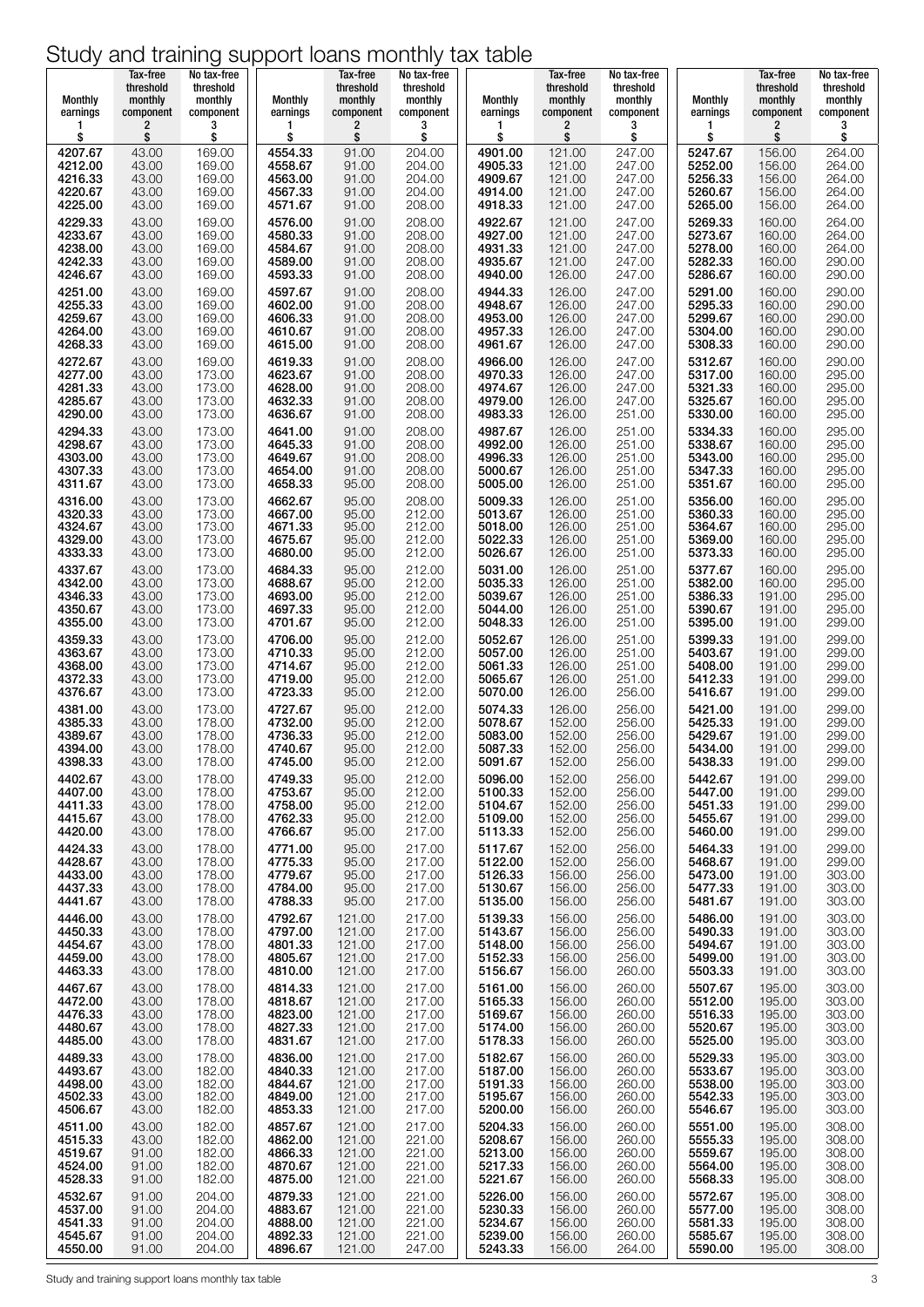| Monthly<br>earnings | Tax-free<br>threshold<br>monthly<br>component | No tax-free<br>threshold<br>monthly<br>component | <b>Monthly</b><br>earnings | Tax-free<br>threshold<br>monthly<br>component | No tax-free<br>threshold<br>monthly<br>component | Monthly<br>earnings | Tax-free<br>threshold<br>monthly<br>component | No tax-free<br>threshold<br>monthly<br>component | <b>Monthly</b><br>earnings | Tax-free<br>threshold<br>monthly<br>component | No tax-free<br>threshold<br>monthly<br>component |
|---------------------|-----------------------------------------------|--------------------------------------------------|----------------------------|-----------------------------------------------|--------------------------------------------------|---------------------|-----------------------------------------------|--------------------------------------------------|----------------------------|-----------------------------------------------|--------------------------------------------------|
| 1<br>\$             | $\overline{c}$<br>\$                          | 3<br>\$                                          | \$                         | 2<br>\$                                       | 3<br>\$                                          | 1<br>\$             | 2<br>\$                                       | 3<br>\$                                          | \$                         | 2<br>\$                                       | 3<br>\$                                          |
| 5594.33             | 195.00                                        | 308.00                                           | 5941.00                    | 238.00                                        | 355.00                                           | 6287.67             | 282.00                                        | 407.00                                           | 6634.33                    | 334.00                                        | 464.00                                           |
| 5598.67             | 195.00                                        | 308.00                                           | 5945.33                    | 238.00                                        | 355.00                                           | 6292.00             | 282.00                                        | 407.00                                           | 6638.67                    | 334.00                                        | 464.00                                           |
| 5603.00             | 195.00                                        | 308.00                                           | 5949.67                    | 238.00                                        | 355.00                                           | 6296.33             | 282.00                                        | 412.00                                           | 6643.00                    | 334.00                                        | 464.00                                           |
| 5607.33             | 195.00                                        | 308.00                                           | 5954.00                    | 238.00                                        | 355.00                                           | 6300.67             | 282.00                                        | 412.00                                           | 6647.33                    | 334.00                                        | 464.00                                           |
| 5611.67             | 195.00                                        | 308.00                                           | 5958.33                    | 238.00                                        | 360.00                                           | 6305.00             | 286.00                                        | 412.00                                           | 6651.67                    | 334.00                                        | 468.00                                           |
| 5616.00             | 195.00                                        | 308.00                                           | 5962.67                    | 238,00                                        | 360.00                                           | 6309.33             | 286,00                                        | 412.00                                           | 6656.00                    | 334.00                                        | 468.00                                           |
| 5620.33             | 195.00                                        | 308.00                                           | 5967.00                    | 238.00                                        | 360.00                                           | 6313.67             | 286,00                                        | 412.00                                           | 6660.33                    | 334.00                                        | 468.00                                           |
| 5624.67             | 195.00                                        | 308.00                                           | 5971.33                    | 238.00                                        | 360.00                                           | 6318.00             | 286.00                                        | 412.00                                           | 6664.67                    | 334.00                                        | 468.00                                           |
| 5629.00             | 195.00                                        | 308.00                                           | 5975.67                    | 238.00                                        | 360.00                                           | 6322.33             | 286.00                                        | 412.00                                           | 6669.00                    | 334.00                                        | 468.00                                           |
| 5633.33             | 199.00                                        | 312.00                                           | 5980.00                    | 238.00                                        | 360.00                                           | 6326.67             | 286.00                                        | 412.00                                           | 6673.33                    | 334.00                                        | 468.00                                           |
| 5637.67             | 199.00                                        | 312.00                                           | 5984.33                    | 238.00                                        | 360.00                                           | 6331.00             | 286.00                                        | 412.00                                           | 6677.67                    | 334.00                                        | 468.00                                           |
| 5642.00             | 199.00                                        | 312.00                                           | 5988.67                    | 238.00                                        | 360.00                                           | 6335.33             | 286.00                                        | 412.00                                           | 6682.00                    | 334.00                                        | 468.00                                           |
| 5646.33             | 199.00                                        | 312.00                                           | 5993.00                    | 238.00                                        | 360.00                                           | 6339.67             | 286.00                                        | 412.00                                           | 6686.33                    | 334.00                                        | 468.00                                           |
| 5650.67             | 199.00                                        | 312.00                                           | 5997.33                    | 238.00                                        | 360.00                                           | 6344.00             | 286.00                                        | 412.00                                           | 6690.67                    | 334.00                                        | 468.00                                           |
| 5655.00<br>5659.33  | 199.00                                        | 312.00<br>312.00                                 | 6001.67<br>6006.00         | 238.00<br>238.00                              | 360.00                                           | 6348.33<br>6352.67  | 286.00<br>286.00                              | 412.00<br>412.00                                 | 6695.00<br>6699.33         | 334.00<br>334.00                              | 468.00<br>468.00                                 |
| 5663.67             | 199.00<br>199.00                              | 312.00                                           | 6010.33                    | 243.00                                        | 360.00<br>360.00                                 | 6357.00             | 286.00                                        | 412.00                                           | 6703.67                    | 334.00                                        | 468.00                                           |
| 5668.00             | 199.00                                        | 312.00                                           | 6014.67                    | 243.00                                        | 360.00                                           | 6361.33             | 286.00                                        | 412.00                                           | 6708.00                    | 334.00                                        | 468.00                                           |
| 5672.33             | 199.00                                        | 312.00                                           | 6019.00                    | 243.00                                        | 360.00                                           | 6365.67             | 286.00                                        | 416.00                                           | 6712.33                    | 334.00                                        | 468.00                                           |
| 5676.67             | 199.00                                        | 312.00                                           | 6023.33                    | 243.00                                        | 360.00                                           | 6370.00             | 286.00                                        | 416.00                                           | 6716.67                    | 338.00                                        | 472.00                                           |
| 5681.00             | 199.00                                        | 312.00                                           | 6027.67                    | 243.00                                        | 364.00                                           | 6374.33             | 286.00                                        | 416.00                                           | 6721.00                    | 338.00                                        | 472.00                                           |
| 5685.33             | 199.00                                        | 312.00                                           | 6032.00                    | 243.00                                        | 364.00                                           | 6378.67             | 286.00                                        | 416.00                                           | 6725.33                    | 338.00                                        | 472.00                                           |
| 5689.67             | 199.00                                        | 342.00                                           | 6036.33                    | 243.00                                        | 364.00                                           | 6383.00             | 286.00                                        | 416.00                                           | 6729.67                    | 338.00                                        | 472.00                                           |
| 5694.00<br>5698.33  | 199.00                                        | 342.00<br>342.00                                 | 6040.67<br>6045.00         | 243.00<br>243.00                              | 364.00                                           | 6387.33<br>6391.67  | 286.00<br>286.00                              | 416.00<br>416.00                                 | 6734.00<br>6738.33         | 338.00<br>338.00                              | 472.00<br>472.00                                 |
| 5702.67             | 199.00<br>199.00                              | 342.00                                           | 6049.33                    | 273.00                                        | 364.00<br>364.00                                 | 6396.00             | 286.00                                        | 416.00                                           | 6742.67                    | 338.00                                        | 472.00                                           |
| 5707.00             | 230.00                                        | 342.00                                           | 6053.67                    | 273.00                                        | 364.00                                           | 6400.33             | 290.00                                        | 416.00                                           | 6747.00                    | 338.00                                        | 472.00                                           |
| 5711.33             | 230.00                                        | 342.00                                           | 6058.00                    | 273.00                                        | 364.00                                           | 6404.67             | 290.00                                        | 416.00                                           | 6751.33                    | 338.00                                        | 472.00                                           |
| 5715.67             | 230.00                                        | 342.00                                           | 6062.33                    | 273.00                                        | 364.00                                           | 6409.00             | 290.00                                        | 416.00                                           | 6755.67                    | 338.00                                        | 472.00                                           |
| 5720.00             | 230.00                                        | 342.00                                           | 6066.67                    | 273.00                                        | 364.00                                           | 6413.33             | 321.00                                        | 416.00                                           | 6760.00                    | 338.00                                        | 472.00                                           |
| 5724.33             | 230.00                                        | 342.00                                           | 6071.00                    | 273.00                                        | 364.00                                           | 6417.67             | 321.00                                        | 416.00                                           | 6764.33                    | 338.00                                        | 472.00                                           |
| 5728.67             | 230.00                                        | 342.00                                           | 6075.33                    | 273.00                                        | 364.00                                           | 6422.00             | 321.00                                        | 416.00                                           | 6768.67                    | 338.00                                        | 472.00                                           |
| 5733.00             | 230.00                                        | 342.00                                           | 6079.67                    | 273.00                                        | 364.00                                           | 6426.33             | 321.00                                        | 416.00                                           | 6773.00                    | 338.00                                        | 472.00                                           |
| 5737.33             | 230.00                                        | 342.00                                           | 6084.00                    | 273.00                                        | 364.00                                           | 6430.67             | 321.00                                        | 420.00                                           | 6777.33                    | 338.00                                        | 477.00                                           |
| 5741.67             | 230.00                                        | 347.00                                           | 6088.33                    | 273.00                                        | 364.00                                           | 6435.00             | 321.00                                        | 420.00                                           | 6781.67                    | 338.00                                        | 477.00                                           |
| 5746.00             | 230.00                                        | 347.00                                           | 6092.67                    | 273.00                                        | 364.00                                           | 6439.33             | 321.00                                        | 420.00                                           | 6786.00                    | 338.00                                        | 477.00                                           |
| 5750.33             | 230.00                                        | 347.00                                           | 6097.00                    | 273.00                                        | 364.00                                           | 6443.67             | 321.00                                        | 420.00                                           | 6790.33                    | 338.00                                        | 477.00                                           |
| 5754.67             | 230.00                                        | 347.00                                           | 6101.33                    | 273.00                                        | 368.00                                           | 6448.00             | 321.00                                        | 420.00                                           | 6794.67                    | 338.00                                        | 477.00                                           |
| 5759.00             | 230.00                                        | 347.00                                           | 6105.67                    | 273.00                                        | 368.00                                           | 6452.33             | 321.00                                        | 420.00                                           | 6799.00                    | 373.00                                        | 477.00                                           |
| 5763.33             | 230.00                                        | 347.00                                           | 6110.00                    | 273.00                                        | 368.00                                           | 6456.67             | 325.00                                        | 420.00                                           | 6803.33                    | 373.00                                        | 477.00                                           |
| 5767.67             | 230.00                                        | 347.00                                           | 6114.33                    | 277.00                                        | 368.00                                           | 6461.00             | 325.00                                        | 420.00                                           | 6807.67                    | 373.00                                        | 477.00                                           |
| 5772.00             | 230.00                                        | 347.00                                           | 6118.67                    | 277.00                                        | 368.00                                           | 6465.33             | 325.00                                        | 420.00                                           | 6812.00                    | 377.00                                        | 477.00                                           |
| 5776.33             | 230.00                                        | 347.00                                           | 6123.00                    | 277.00                                        | 399.00                                           | 6469.67             | 325.00                                        | 420.00                                           | 6816.33                    | 377.00                                        | 477.00                                           |
| 5780.67             | 230.00                                        | 347.00                                           | 6127.33                    | 277.00                                        | 399.00                                           | 6474.00             | 325.00                                        | 420.00                                           | 6820.67                    | 377.00                                        | 477.00                                           |
| 5785.00             | 230.00                                        | 347.00                                           | 6131.67                    | 277.00                                        | 399.00                                           | 6478.33             | 325.00                                        | 420.00                                           | 6825.00                    | 377.00                                        | 477.00                                           |
| 5789.33             | 230.00                                        | 347.00                                           | 6136.00                    | 277.00                                        | 399.00                                           | 6482.67             | 325.00                                        | 420.00                                           | 6829.33                    | 377.00                                        | 477.00                                           |
| 5793.67             | 234.00                                        | 347.00                                           | 6140.33                    | 277.00                                        | 399.00                                           | 6487.00             | 325.00                                        | 420.00                                           | 6833.67                    | 377.00                                        | 477.00                                           |
| 5798.00             | 234.00                                        | 347.00                                           | 6144.67                    | 277.00                                        | 399.00                                           | 6491.33             | 325.00                                        | 420.00                                           | 6838.00                    | 377.00                                        | 481.00                                           |
| 5802.33             | 234.00                                        | 347.00                                           | 6149.00                    | 277.00                                        | 399.00                                           | 6495.67             | 325.00                                        | 420.00                                           | 6842.33                    | 377.00                                        | 481.00                                           |
| 5806.67             | 234.00                                        | 347.00                                           | 6153.33                    | 277.00                                        | 399.00                                           | 6500.00             | 325.00                                        | 425.00                                           | 6846.67                    | 377.00                                        | 481.00                                           |
| 5811.00             | 234.00                                        | 351.00                                           | 6157.67                    | 277.00                                        | 399.00                                           | 6504.33             | 325.00                                        | 425.00                                           | 6851.00                    | 377.00                                        | 481.00                                           |
| 5815.33             | 234.00                                        | 351.00                                           | 6162.00                    | 277.00                                        | 399.00                                           | 6508.67             | 325.00                                        | 425.00                                           | 6855.33                    | 377.00                                        | 481.00                                           |
| 5819.67             | 234.00                                        | 351.00                                           | 6166.33                    | 277.00                                        | 403.00                                           | 6513.00             | 325.00                                        | 425.00                                           | 6859.67                    | 377.00                                        | 481.00                                           |
| 5824.00             | 234.00                                        | 351.00                                           | 6170.67                    | 277.00                                        | 403.00                                           | 6517.33             | 325.00                                        | 425.00                                           | 6864.00                    | 377.00                                        | 481.00                                           |
| 5828.33             | 234.00                                        | 351.00                                           | 6175.00                    | 277.00                                        | 403.00                                           | 6521.67             | 325.00                                        | 425.00                                           | 6868.33                    | 377.00                                        | 481.00                                           |
| 5832.67             | 234.00                                        | 351.00                                           | 6179.33                    | 277.00                                        | 403.00                                           | 6526.00             | 325.00                                        | 425.00                                           | 6872.67                    | 377.00                                        | 481.00                                           |
| 5837.00             | 234.00                                        | 351.00                                           | 6183.67                    | 277.00                                        | 403.00                                           | 6530.33             | 325.00                                        | 425.00                                           | 6877.00                    | 377.00                                        | 481.00                                           |
| 5841.33             | 234.00<br>234.00                              | 351.00                                           | 6188.00<br>6192.33         | 277.00                                        | 403.00<br>403.00                                 | 6534.67<br>6539.00  | 325.00<br>325.00                              | 425.00<br>425.00                                 | 6881.33                    | 377.00<br>377.00                              | 481.00<br>481.00                                 |
| 5845.67<br>5850.00  | 234.00                                        | 351.00<br>351.00                                 | 6196.67                    | 277.00<br>277.00                              | 403.00                                           | 6543.33             | 329.00                                        | 425.00                                           | 6885.67<br>6890.00         | 381.00                                        | 481.00                                           |
| 5854.33             | 234.00                                        | 351.00                                           | 6201.00                    | 277.00                                        | 403.00                                           | 6547.67             | 329.00                                        | 425.00                                           | 6894.33                    | 381.00                                        | 481.00                                           |
| 5858.67             | 234.00                                        | 351.00                                           | 6205.33                    | 277.00                                        | 403.00                                           | 6552.00             | 329.00                                        | 425.00                                           | 6898.67                    | 381.00                                        | 485.00                                           |
| 5863.00             | 234.00                                        | 351.00                                           | 6209.67                    | 282.00                                        | 403.00                                           | 6556.33             | 329.00                                        | 425.00                                           | 6903.00                    | 381.00                                        | 485.00                                           |
| 5867.33             | 234.00                                        | 351.00                                           | 6214.00                    | 282.00                                        | 403.00                                           | 6560.67             | 329.00                                        | 425.00                                           | 6907.33                    | 381.00                                        | 485.00                                           |
| 5871.67             | 234.00                                        | 351.00                                           | 6218.33                    | 282.00                                        | 403.00                                           | 6565.00             | 329.00                                        | 429.00                                           | 6911.67                    | 381.00                                        | 485.00                                           |
| 5876.00             | 234.00                                        | 351.00                                           | 6222.67                    | 282.00                                        | 403.00                                           | 6569.33             | 329.00                                        | 429.00                                           | 6916.00                    | 381.00                                        | 485.00                                           |
| 5880.33             | 234.00                                        | 351.00                                           | 6227.00                    | 282.00                                        | 403.00                                           | 6573.67             | 329.00                                        | 429.00                                           | 6920.33                    | 381.00                                        | 485.00                                           |
| 5884.67             | 234.00                                        | 355.00                                           | 6231.33                    | 282.00                                        | 407.00                                           | 6578.00             | 329.00                                        | 429.00                                           | 6924.67                    | 381.00                                        | 485.00                                           |
| 5889.00             | 234.00                                        | 355.00                                           | 6235.67                    | 282.00                                        | 407.00                                           | 6582.33             | 329.00                                        | 459.00                                           | 6929.00                    | 381.00                                        | 485.00                                           |
| 5893.33             | 234.00                                        | 355.00                                           | 6240.00                    | 282.00                                        | 407.00                                           | 6586.67             | 329.00                                        | 459.00                                           | 6933.33                    | 381.00                                        | 485.00                                           |
| 5897.67             | 234.00                                        | 355.00                                           | 6244.33                    | 282.00                                        | 407.00                                           | 6591.00             | 329.00                                        | 464.00                                           | 6937.67                    | 381.00                                        | 485.00                                           |
| 5902.00             | 238.00                                        | 355.00                                           | 6248.67                    | 282.00                                        | 407.00                                           | 6595.33             | 329.00                                        | 464.00                                           | 6942.00                    | 381.00                                        | 485.00                                           |
| 5906.33             | 238.00                                        | 355.00                                           | 6253.00                    | 282.00                                        | 407.00                                           | 6599.67             | 329.00                                        | 464.00                                           | 6946.33                    | 381.00                                        | 485.00                                           |
| 5910.67             | 238.00                                        | 355.00                                           | 6257.33                    | 282.00                                        | 407.00                                           | 6604.00             | 329.00                                        | 464.00                                           | 6950.67                    | 381.00                                        | 485.00                                           |
| 5915.00             | 238.00                                        | 355.00                                           | 6261.67                    | 282.00                                        | 407.00                                           | 6608.33             | 329.00                                        | 464.00                                           | 6955.00                    | 381.00                                        | 485.00                                           |
| 5919.33             | 238.00                                        | 355.00                                           | 6266.00                    | 282.00                                        | 407.00                                           | 6612.67             | 329.00                                        | 464.00                                           | 6959.33                    | 381.00                                        | 485.00                                           |
| 5923.67             | 238.00                                        | 355.00                                           | 6270.33                    | 282.00                                        | 407.00                                           | 6617.00             | 329.00                                        | 464.00                                           | 6963.67                    | 381.00                                        | 490.00                                           |
| 5928.00             | 238.00                                        | 355.00                                           | 6274.67                    | 282.00                                        | 407.00                                           | 6621.33             | 329.00                                        | 464.00                                           | 6968.00                    | 381.00                                        | 490.00                                           |
| 5932.33             | 238.00                                        | 355.00                                           | 6279.00                    | 282.00                                        | 407.00                                           | 6625.67             | 329.00                                        | 464.00                                           | 6972.33                    | 386.00                                        | 490.00                                           |
| 5936.67             | 238.00                                        | 355.00                                           | 6283.33                    | 282.00                                        | 407.00                                           | 6630.00             | 334.00                                        | 464.00                                           | 6976.67                    | 386.00                                        | 490.00                                           |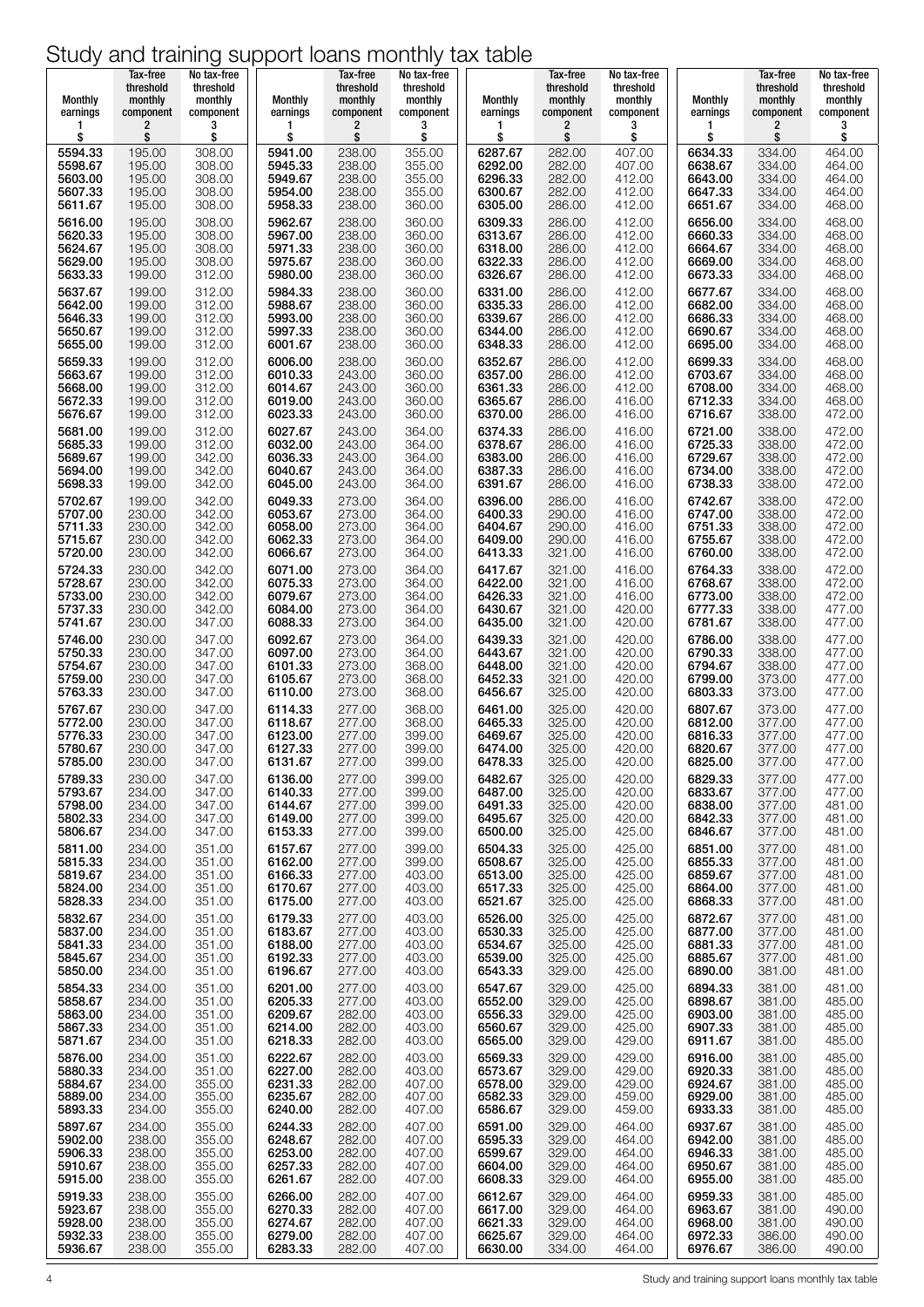| 2<br>2<br>2<br>3<br>2<br>3<br>3<br>1<br>1<br>1<br>1<br>\$<br>\$<br>\$<br>\$<br>\$<br>\$<br>\$<br>\$<br>\$<br>\$<br>\$<br>\$<br>7327.67<br>442.00<br>550.00<br>7674.33<br>615.00<br>6981.00<br>386.00<br>490.00<br>498.00<br>8021.00<br>520.00<br>641.00<br>7332.00<br>6985.33<br>386.00<br>490.00<br>442.00<br>550.00<br>7678.67<br>498.00<br>615.00<br>8025.33<br>520.00<br>641.00<br>7336.33<br>442.00<br>7683.00<br>8029.67<br>6989.67<br>386.00<br>490.00<br>550.00<br>498.00<br>615.00<br>524.00<br>641.00<br>6994.00<br>490.00<br>7340.67<br>442.00<br>7687.33<br>524.00<br>641.00<br>386.00<br>550.00<br>498.00<br>615.00<br>8034.00<br>6998.33<br>7345.00<br>442.00<br>8038.33<br>524.00<br>386.00<br>490.00<br>550.00<br>7691.67<br>498.00<br>615.00<br>641.00<br>7002.67<br>386.00<br>490.00<br>7349.33<br>442.00<br>550.00<br>7696.00<br>503.00<br>8042.67<br>524.00<br>646.00<br>615.00<br>7353.67<br>442.00<br>8047.00<br>646.00<br>7007.00<br>386.00<br>490.00<br>550.00<br>7700.33<br>503.00<br>615.00<br>524.00<br>7358.00<br>442.00<br>524.00<br>646.00<br>7011.33<br>386.00<br>490.00<br>550.00<br>7704.67<br>503.00<br>615.00<br>8051.33<br>7015.67<br>490.00<br>7362.33<br>442.00<br>7709.00<br>8055.67<br>524.00<br>646.00<br>386.00<br>550.00<br>503.00<br>615.00<br>7020.00<br>386.00<br>490.00<br>7366.67<br>442.00<br>555.00<br>7713.33<br>503.00<br>615.00<br>8060.00<br>524.00<br>646.00<br>7024.33<br>7371.00<br>7717.67<br>503.00<br>524.00<br>646.00<br>386.00<br>494.00<br>442.00<br>555.00<br>620.00<br>8064.33<br>7028.67<br>386.00<br>494.00<br>7375.33<br>442.00<br>555.00<br>7722.00<br>503.00<br>620.00<br>8068.67<br>524.00<br>646.00<br>7033.00<br>7379.67<br>442.00<br>7726.33<br>8073.00<br>524.00<br>646.00<br>386.00<br>494.00<br>555.00<br>503.00<br>620.00<br>7037.33<br>494.00<br>7384.00<br>442.00<br>555.00<br>620.00<br>524.00<br>646.00<br>386.00<br>7730.67<br>503.00<br>8077.33<br>442.00<br>524.00<br>646.00<br>7041.67<br>386.00<br>494.00<br>7388.33<br>555.00<br>7735.00<br>503.00<br>620.00<br>8081.67<br>7046.00<br>7392.67<br>442.00<br>7739.33<br>620.00<br>386.00<br>494.00<br>555.00<br>503.00<br>8086.00<br>524.00<br>646.00<br>7050.33<br>390.00<br>494.00<br>7397.00<br>442.00<br>555.00<br>7743.67<br>503.00<br>620.00<br>8090.33<br>524.00<br>646.00<br>7054.67<br>494.00<br>7401.33<br>446.00<br>7748.00<br>390.00<br>555.00<br>503.00<br>620.00<br>8094.67<br>524.00<br>650.00<br>7059.00<br>494.00<br>7405.67<br>446.00<br>7752.33<br>620.00<br>8099.00<br>568.00<br>650.00<br>390.00<br>555.00<br>503.00<br>7063.33<br>7410.00<br>446.00<br>7756.67<br>390.00<br>494.00<br>555.00<br>503.00<br>620.00<br>8103.33<br>568.00<br>650.00 | No tax-free<br>threshold<br>monthly<br>component<br>3 |
|-------------------------------------------------------------------------------------------------------------------------------------------------------------------------------------------------------------------------------------------------------------------------------------------------------------------------------------------------------------------------------------------------------------------------------------------------------------------------------------------------------------------------------------------------------------------------------------------------------------------------------------------------------------------------------------------------------------------------------------------------------------------------------------------------------------------------------------------------------------------------------------------------------------------------------------------------------------------------------------------------------------------------------------------------------------------------------------------------------------------------------------------------------------------------------------------------------------------------------------------------------------------------------------------------------------------------------------------------------------------------------------------------------------------------------------------------------------------------------------------------------------------------------------------------------------------------------------------------------------------------------------------------------------------------------------------------------------------------------------------------------------------------------------------------------------------------------------------------------------------------------------------------------------------------------------------------------------------------------------------------------------------------------------------------------------------------------------------------------------------------------------------------------------------------------------------------------------------------------------------------------------------------------------------------------------------------------------------------------------------------------------------------------------------------------------------------------------------------------------------------------------------------------------------------------------------------------------------------------------------------------------------------------------------------------------------------------------|-------------------------------------------------------|
|                                                                                                                                                                                                                                                                                                                                                                                                                                                                                                                                                                                                                                                                                                                                                                                                                                                                                                                                                                                                                                                                                                                                                                                                                                                                                                                                                                                                                                                                                                                                                                                                                                                                                                                                                                                                                                                                                                                                                                                                                                                                                                                                                                                                                                                                                                                                                                                                                                                                                                                                                                                                                                                                                                             |                                                       |
|                                                                                                                                                                                                                                                                                                                                                                                                                                                                                                                                                                                                                                                                                                                                                                                                                                                                                                                                                                                                                                                                                                                                                                                                                                                                                                                                                                                                                                                                                                                                                                                                                                                                                                                                                                                                                                                                                                                                                                                                                                                                                                                                                                                                                                                                                                                                                                                                                                                                                                                                                                                                                                                                                                             |                                                       |
|                                                                                                                                                                                                                                                                                                                                                                                                                                                                                                                                                                                                                                                                                                                                                                                                                                                                                                                                                                                                                                                                                                                                                                                                                                                                                                                                                                                                                                                                                                                                                                                                                                                                                                                                                                                                                                                                                                                                                                                                                                                                                                                                                                                                                                                                                                                                                                                                                                                                                                                                                                                                                                                                                                             |                                                       |
|                                                                                                                                                                                                                                                                                                                                                                                                                                                                                                                                                                                                                                                                                                                                                                                                                                                                                                                                                                                                                                                                                                                                                                                                                                                                                                                                                                                                                                                                                                                                                                                                                                                                                                                                                                                                                                                                                                                                                                                                                                                                                                                                                                                                                                                                                                                                                                                                                                                                                                                                                                                                                                                                                                             |                                                       |
|                                                                                                                                                                                                                                                                                                                                                                                                                                                                                                                                                                                                                                                                                                                                                                                                                                                                                                                                                                                                                                                                                                                                                                                                                                                                                                                                                                                                                                                                                                                                                                                                                                                                                                                                                                                                                                                                                                                                                                                                                                                                                                                                                                                                                                                                                                                                                                                                                                                                                                                                                                                                                                                                                                             |                                                       |
|                                                                                                                                                                                                                                                                                                                                                                                                                                                                                                                                                                                                                                                                                                                                                                                                                                                                                                                                                                                                                                                                                                                                                                                                                                                                                                                                                                                                                                                                                                                                                                                                                                                                                                                                                                                                                                                                                                                                                                                                                                                                                                                                                                                                                                                                                                                                                                                                                                                                                                                                                                                                                                                                                                             |                                                       |
|                                                                                                                                                                                                                                                                                                                                                                                                                                                                                                                                                                                                                                                                                                                                                                                                                                                                                                                                                                                                                                                                                                                                                                                                                                                                                                                                                                                                                                                                                                                                                                                                                                                                                                                                                                                                                                                                                                                                                                                                                                                                                                                                                                                                                                                                                                                                                                                                                                                                                                                                                                                                                                                                                                             |                                                       |
|                                                                                                                                                                                                                                                                                                                                                                                                                                                                                                                                                                                                                                                                                                                                                                                                                                                                                                                                                                                                                                                                                                                                                                                                                                                                                                                                                                                                                                                                                                                                                                                                                                                                                                                                                                                                                                                                                                                                                                                                                                                                                                                                                                                                                                                                                                                                                                                                                                                                                                                                                                                                                                                                                                             |                                                       |
|                                                                                                                                                                                                                                                                                                                                                                                                                                                                                                                                                                                                                                                                                                                                                                                                                                                                                                                                                                                                                                                                                                                                                                                                                                                                                                                                                                                                                                                                                                                                                                                                                                                                                                                                                                                                                                                                                                                                                                                                                                                                                                                                                                                                                                                                                                                                                                                                                                                                                                                                                                                                                                                                                                             |                                                       |
|                                                                                                                                                                                                                                                                                                                                                                                                                                                                                                                                                                                                                                                                                                                                                                                                                                                                                                                                                                                                                                                                                                                                                                                                                                                                                                                                                                                                                                                                                                                                                                                                                                                                                                                                                                                                                                                                                                                                                                                                                                                                                                                                                                                                                                                                                                                                                                                                                                                                                                                                                                                                                                                                                                             |                                                       |
|                                                                                                                                                                                                                                                                                                                                                                                                                                                                                                                                                                                                                                                                                                                                                                                                                                                                                                                                                                                                                                                                                                                                                                                                                                                                                                                                                                                                                                                                                                                                                                                                                                                                                                                                                                                                                                                                                                                                                                                                                                                                                                                                                                                                                                                                                                                                                                                                                                                                                                                                                                                                                                                                                                             |                                                       |
|                                                                                                                                                                                                                                                                                                                                                                                                                                                                                                                                                                                                                                                                                                                                                                                                                                                                                                                                                                                                                                                                                                                                                                                                                                                                                                                                                                                                                                                                                                                                                                                                                                                                                                                                                                                                                                                                                                                                                                                                                                                                                                                                                                                                                                                                                                                                                                                                                                                                                                                                                                                                                                                                                                             |                                                       |
| 7067.67<br>390.00<br>529.00<br>7414.33<br>446.00<br>555.00<br>7761.00<br>503.00<br>620.00<br>8107.67<br>568.00<br>650.00                                                                                                                                                                                                                                                                                                                                                                                                                                                                                                                                                                                                                                                                                                                                                                                                                                                                                                                                                                                                                                                                                                                                                                                                                                                                                                                                                                                                                                                                                                                                                                                                                                                                                                                                                                                                                                                                                                                                                                                                                                                                                                                                                                                                                                                                                                                                                                                                                                                                                                                                                                                    |                                                       |
| 529.00<br>7418.67<br>446.00<br>7072.00<br>390.00<br>555.00<br>7765.33<br>507.00<br>620.00<br>8112.00<br>568.00<br>650.00<br>7769.67<br>7076.33<br>390.00<br>533.00<br>7423.00<br>446.00<br>559.00<br>507.00<br>624.00<br>8116.33<br>568.00<br>650.00                                                                                                                                                                                                                                                                                                                                                                                                                                                                                                                                                                                                                                                                                                                                                                                                                                                                                                                                                                                                                                                                                                                                                                                                                                                                                                                                                                                                                                                                                                                                                                                                                                                                                                                                                                                                                                                                                                                                                                                                                                                                                                                                                                                                                                                                                                                                                                                                                                                        |                                                       |
| 7080.67<br>390.00<br>533.00<br>7427.33<br>446.00<br>559.00<br>7774.00<br>624.00<br>507.00<br>8120.67<br>568.00<br>689.00<br>7085.00<br>533.00<br>7431.67<br>7778.33<br>8125.00<br>689.00<br>390.00<br>446.00<br>559.00<br>507.00<br>624.00<br>568.00                                                                                                                                                                                                                                                                                                                                                                                                                                                                                                                                                                                                                                                                                                                                                                                                                                                                                                                                                                                                                                                                                                                                                                                                                                                                                                                                                                                                                                                                                                                                                                                                                                                                                                                                                                                                                                                                                                                                                                                                                                                                                                                                                                                                                                                                                                                                                                                                                                                        |                                                       |
| 7089.33<br>390.00<br>533.00<br>7436.00<br>446.00<br>559.00<br>7782.67<br>624.00<br>8129.33<br>568.00<br>693.00<br>507.00                                                                                                                                                                                                                                                                                                                                                                                                                                                                                                                                                                                                                                                                                                                                                                                                                                                                                                                                                                                                                                                                                                                                                                                                                                                                                                                                                                                                                                                                                                                                                                                                                                                                                                                                                                                                                                                                                                                                                                                                                                                                                                                                                                                                                                                                                                                                                                                                                                                                                                                                                                                    |                                                       |
| 7093.67<br>533.00<br>7440.33<br>7787.00<br>390.00<br>446.00<br>559.00<br>507.00<br>624.00<br>8133.67<br>568.00<br>693.00<br>7098.00<br>533.00<br>7444.67<br>446.00<br>559.00<br>7791.33<br>624.00<br>390.00<br>507.00<br>8138.00<br>693.00<br>572.00                                                                                                                                                                                                                                                                                                                                                                                                                                                                                                                                                                                                                                                                                                                                                                                                                                                                                                                                                                                                                                                                                                                                                                                                                                                                                                                                                                                                                                                                                                                                                                                                                                                                                                                                                                                                                                                                                                                                                                                                                                                                                                                                                                                                                                                                                                                                                                                                                                                        |                                                       |
| 7449.00<br>7102.33<br>390.00<br>533.00<br>446.00<br>559.00<br>7795.67<br>624.00<br>8142.33<br>572.00<br>693.00<br>507.00<br>7453.33<br>7106.67<br>533.00<br>7800.00<br>390.00<br>446.00<br>559.00<br>507.00<br>624.00<br>8146.67<br>572.00<br>693.00                                                                                                                                                                                                                                                                                                                                                                                                                                                                                                                                                                                                                                                                                                                                                                                                                                                                                                                                                                                                                                                                                                                                                                                                                                                                                                                                                                                                                                                                                                                                                                                                                                                                                                                                                                                                                                                                                                                                                                                                                                                                                                                                                                                                                                                                                                                                                                                                                                                        |                                                       |
| 533.00<br>7457.67<br>7111.00<br>390.00<br>446.00<br>559.00<br>7804.33<br>507.00<br>624.00<br>572.00<br>693.00<br>8151.00<br>7115.33<br>533.00<br>7462.00<br>446.00<br>559.00<br>7808.67<br>624.00<br>572.00<br>693.00<br>390.00<br>507.00<br>8155.33                                                                                                                                                                                                                                                                                                                                                                                                                                                                                                                                                                                                                                                                                                                                                                                                                                                                                                                                                                                                                                                                                                                                                                                                                                                                                                                                                                                                                                                                                                                                                                                                                                                                                                                                                                                                                                                                                                                                                                                                                                                                                                                                                                                                                                                                                                                                                                                                                                                        |                                                       |
| 533.00<br>7119.67<br>7466.33<br>446.00<br>559.00<br>7813.00<br>624.00<br>390.00<br>507.00<br>8159.67<br>572.00<br>693.00                                                                                                                                                                                                                                                                                                                                                                                                                                                                                                                                                                                                                                                                                                                                                                                                                                                                                                                                                                                                                                                                                                                                                                                                                                                                                                                                                                                                                                                                                                                                                                                                                                                                                                                                                                                                                                                                                                                                                                                                                                                                                                                                                                                                                                                                                                                                                                                                                                                                                                                                                                                    |                                                       |
| 7124.00<br>533.00<br>7470.67<br>446.00<br>7817.33<br>390.00<br>559.00<br>507.00<br>624.00<br>8164.00<br>572.00<br>693.00<br>7128.33<br>533.00<br>7475.00<br>451.00<br>559.00<br>7821.67<br>8168.33<br>572.00<br>693.00<br>394.00<br>507.00<br>624.00                                                                                                                                                                                                                                                                                                                                                                                                                                                                                                                                                                                                                                                                                                                                                                                                                                                                                                                                                                                                                                                                                                                                                                                                                                                                                                                                                                                                                                                                                                                                                                                                                                                                                                                                                                                                                                                                                                                                                                                                                                                                                                                                                                                                                                                                                                                                                                                                                                                        |                                                       |
| 537.00<br>7479.33<br>7132.67<br>394.00<br>451.00<br>563.00<br>7826.00<br>507.00<br>628.00<br>8172.67<br>572.00<br>693.00<br>537.00<br>7483.67<br>7830.33<br>7137.00<br>394.00<br>451.00<br>563.00<br>511.00<br>628.00<br>572.00<br>693.00<br>8177.00                                                                                                                                                                                                                                                                                                                                                                                                                                                                                                                                                                                                                                                                                                                                                                                                                                                                                                                                                                                                                                                                                                                                                                                                                                                                                                                                                                                                                                                                                                                                                                                                                                                                                                                                                                                                                                                                                                                                                                                                                                                                                                                                                                                                                                                                                                                                                                                                                                                        |                                                       |
| 7488.00<br>7141.33<br>537.00<br>451.00<br>563.00<br>7834.67<br>628.00<br>8181.33<br>572.00<br>698.00<br>394.00<br>511.00<br>537.00<br>7492.33<br>7839.00<br>7145.67<br>394.00<br>451.00<br>563.00<br>511.00<br>628.00<br>8185.67<br>572.00<br>698.00                                                                                                                                                                                                                                                                                                                                                                                                                                                                                                                                                                                                                                                                                                                                                                                                                                                                                                                                                                                                                                                                                                                                                                                                                                                                                                                                                                                                                                                                                                                                                                                                                                                                                                                                                                                                                                                                                                                                                                                                                                                                                                                                                                                                                                                                                                                                                                                                                                                        |                                                       |
| 7496.67<br>7150.00<br>537.00<br>451.00<br>563.00<br>7843.33<br>628.00<br>394.00<br>511.00<br>8190.00<br>572.00<br>698.00                                                                                                                                                                                                                                                                                                                                                                                                                                                                                                                                                                                                                                                                                                                                                                                                                                                                                                                                                                                                                                                                                                                                                                                                                                                                                                                                                                                                                                                                                                                                                                                                                                                                                                                                                                                                                                                                                                                                                                                                                                                                                                                                                                                                                                                                                                                                                                                                                                                                                                                                                                                    |                                                       |
| 7154.33<br>394.00<br>537.00<br>7501.00<br>451.00<br>563.00<br>7847.67<br>628.00<br>572.00<br>511.00<br>8194.33<br>698.00<br>7158.67<br>394.00<br>7505.33<br>451.00<br>7852.00<br>628.00<br>8198.67<br>576.00<br>698.00<br>537.00<br>563.00<br>511.00                                                                                                                                                                                                                                                                                                                                                                                                                                                                                                                                                                                                                                                                                                                                                                                                                                                                                                                                                                                                                                                                                                                                                                                                                                                                                                                                                                                                                                                                                                                                                                                                                                                                                                                                                                                                                                                                                                                                                                                                                                                                                                                                                                                                                                                                                                                                                                                                                                                        |                                                       |
| 7163.00<br>394.00<br>537.00<br>7509.67<br>7856.33<br>511.00<br>628.00<br>451.00<br>563.00<br>8203.00<br>698.00<br>576.00<br>7167.33<br>7860.67<br>394.00<br>537.00<br>7514.00<br>451.00<br>563.00<br>511.00<br>628.00<br>8207.33<br>576.00<br>698.00                                                                                                                                                                                                                                                                                                                                                                                                                                                                                                                                                                                                                                                                                                                                                                                                                                                                                                                                                                                                                                                                                                                                                                                                                                                                                                                                                                                                                                                                                                                                                                                                                                                                                                                                                                                                                                                                                                                                                                                                                                                                                                                                                                                                                                                                                                                                                                                                                                                        |                                                       |
| 7518.33<br>563.00<br>7865.00<br>628.00<br>7171.67<br>394.00<br>537.00<br>451.00<br>511.00<br>8211.67<br>576.00<br>698.00<br>7176.00<br>394.00<br>537.00<br>7522.67<br>563.00<br>7869.33<br>628.00<br>451.00<br>511.00<br>8216.00<br>576.00<br>698.00                                                                                                                                                                                                                                                                                                                                                                                                                                                                                                                                                                                                                                                                                                                                                                                                                                                                                                                                                                                                                                                                                                                                                                                                                                                                                                                                                                                                                                                                                                                                                                                                                                                                                                                                                                                                                                                                                                                                                                                                                                                                                                                                                                                                                                                                                                                                                                                                                                                        |                                                       |
| 7527.00<br>7873.67<br>7180.33<br>394.00<br>537.00<br>451.00<br>563.00<br>628.00<br>698.00<br>511.00<br>8220.33<br>576.00<br>7184.67<br>7531.33<br>7878.00<br>8224.67<br>698.00<br>394.00<br>537.00<br>451.00<br>563.00<br>511.00<br>633.00<br>576.00                                                                                                                                                                                                                                                                                                                                                                                                                                                                                                                                                                                                                                                                                                                                                                                                                                                                                                                                                                                                                                                                                                                                                                                                                                                                                                                                                                                                                                                                                                                                                                                                                                                                                                                                                                                                                                                                                                                                                                                                                                                                                                                                                                                                                                                                                                                                                                                                                                                        |                                                       |
| 7189.00<br>537.00<br>7535.67<br>7882.33<br>633.00<br>394.00<br>451.00<br>563.00<br>511.00<br>8229.00<br>698.00<br>576.00<br>7193.33                                                                                                                                                                                                                                                                                                                                                                                                                                                                                                                                                                                                                                                                                                                                                                                                                                                                                                                                                                                                                                                                                                                                                                                                                                                                                                                                                                                                                                                                                                                                                                                                                                                                                                                                                                                                                                                                                                                                                                                                                                                                                                                                                                                                                                                                                                                                                                                                                                                                                                                                                                         |                                                       |
| 7540.00<br>568.00<br>8233.33<br>576.00<br>702.00<br>394.00<br>542.00<br>451.00<br>7886.67<br>511.00<br>633.00<br>7197.67<br>394.00<br>542.00<br>7544.33<br>455.00<br>568.00<br>633.00<br>702.00<br>7891.00<br>511.00<br>8237.67<br>576.00                                                                                                                                                                                                                                                                                                                                                                                                                                                                                                                                                                                                                                                                                                                                                                                                                                                                                                                                                                                                                                                                                                                                                                                                                                                                                                                                                                                                                                                                                                                                                                                                                                                                                                                                                                                                                                                                                                                                                                                                                                                                                                                                                                                                                                                                                                                                                                                                                                                                   |                                                       |
| 7202.00<br>7548.67<br>455.00<br>568.00<br>7895.33<br>633.00<br>394.00<br>542.00<br>511.00<br>8242.00<br>702.00<br>576.00<br>7553.00<br>455.00<br>7206.33<br>433.00<br>542.00<br>568.00<br>7899.67<br>516.00<br>633.00<br>8246.33<br>702.00<br>576.00                                                                                                                                                                                                                                                                                                                                                                                                                                                                                                                                                                                                                                                                                                                                                                                                                                                                                                                                                                                                                                                                                                                                                                                                                                                                                                                                                                                                                                                                                                                                                                                                                                                                                                                                                                                                                                                                                                                                                                                                                                                                                                                                                                                                                                                                                                                                                                                                                                                        |                                                       |
| 7557.33<br>455.00<br>568.00<br>7904.00<br>633.00<br>7210.67<br>433.00<br>542.00<br>516.00<br>8250.67<br>576.00<br>702.00<br>7215.00<br>433.00<br>542.00<br>7561.67<br>455.00<br>568.00<br>7908.33<br>516.00<br>633.00<br>8255.00<br>576.00<br>702.00                                                                                                                                                                                                                                                                                                                                                                                                                                                                                                                                                                                                                                                                                                                                                                                                                                                                                                                                                                                                                                                                                                                                                                                                                                                                                                                                                                                                                                                                                                                                                                                                                                                                                                                                                                                                                                                                                                                                                                                                                                                                                                                                                                                                                                                                                                                                                                                                                                                        |                                                       |
| 7219.33<br>433.00<br>542.00<br>7566.00<br>455.00<br>568.00<br>7912.67<br>516.00<br>633.00<br>8259.33<br>576.00<br>702.00                                                                                                                                                                                                                                                                                                                                                                                                                                                                                                                                                                                                                                                                                                                                                                                                                                                                                                                                                                                                                                                                                                                                                                                                                                                                                                                                                                                                                                                                                                                                                                                                                                                                                                                                                                                                                                                                                                                                                                                                                                                                                                                                                                                                                                                                                                                                                                                                                                                                                                                                                                                    |                                                       |
| 7223.67<br>542.00<br>7570.33<br>455.00<br>568.00<br>7917.00<br>433.00<br>516.00<br>633.00<br>8263.67<br>702.00<br>581.00<br>7574.67<br>7228.00<br>455.00<br>7921.33<br>702.00<br>433.00<br>542.00<br>568.00<br>516.00<br>633.00<br>8268.00<br>581.00                                                                                                                                                                                                                                                                                                                                                                                                                                                                                                                                                                                                                                                                                                                                                                                                                                                                                                                                                                                                                                                                                                                                                                                                                                                                                                                                                                                                                                                                                                                                                                                                                                                                                                                                                                                                                                                                                                                                                                                                                                                                                                                                                                                                                                                                                                                                                                                                                                                        |                                                       |
| 7232.33<br>7579.00<br>455.00<br>568.00<br>7925.67<br>633.00<br>433.00<br>542.00<br>516.00<br>702.00<br>8272.33<br>581.00<br>7236.67<br>7583.33<br>433.00<br>542.00<br>455.00<br>607.00<br>7930.00<br>516.00<br>633.00<br>8276.67<br>581.00<br>702.00                                                                                                                                                                                                                                                                                                                                                                                                                                                                                                                                                                                                                                                                                                                                                                                                                                                                                                                                                                                                                                                                                                                                                                                                                                                                                                                                                                                                                                                                                                                                                                                                                                                                                                                                                                                                                                                                                                                                                                                                                                                                                                                                                                                                                                                                                                                                                                                                                                                        |                                                       |
| 7241.00<br>433.00<br>542.00<br>7587.67<br>455.00<br>607.00<br>7934.33<br>637.00<br>516.00<br>8281.00<br>581.00<br>706.00<br>7592.00<br>7938.67<br>7245.33<br>433.00<br>542.00<br>455.00<br>607.00<br>516.00<br>637.00<br>8285.33<br>581.00<br>706.00                                                                                                                                                                                                                                                                                                                                                                                                                                                                                                                                                                                                                                                                                                                                                                                                                                                                                                                                                                                                                                                                                                                                                                                                                                                                                                                                                                                                                                                                                                                                                                                                                                                                                                                                                                                                                                                                                                                                                                                                                                                                                                                                                                                                                                                                                                                                                                                                                                                        |                                                       |
| 7596.33<br>455.00<br>7249.67<br>433.00<br>546.00<br>7943.00<br>637.00<br>8289.67<br>706.00<br>607.00<br>516.00<br>581.00<br>7254.00<br>7600.67<br>455.00<br>607.00<br>7947.33<br>637.00<br>433.00<br>546.00<br>516.00<br>8294.00<br>581.00<br>706.00                                                                                                                                                                                                                                                                                                                                                                                                                                                                                                                                                                                                                                                                                                                                                                                                                                                                                                                                                                                                                                                                                                                                                                                                                                                                                                                                                                                                                                                                                                                                                                                                                                                                                                                                                                                                                                                                                                                                                                                                                                                                                                                                                                                                                                                                                                                                                                                                                                                        |                                                       |
| 7605.00<br>7258.33<br>438.00<br>546.00<br>455.00<br>607.00<br>7951.67<br>516.00<br>637.00<br>8298.33<br>581.00<br>706.00                                                                                                                                                                                                                                                                                                                                                                                                                                                                                                                                                                                                                                                                                                                                                                                                                                                                                                                                                                                                                                                                                                                                                                                                                                                                                                                                                                                                                                                                                                                                                                                                                                                                                                                                                                                                                                                                                                                                                                                                                                                                                                                                                                                                                                                                                                                                                                                                                                                                                                                                                                                    |                                                       |
| 7262.67<br>7609.33<br>7956.00<br>438.00<br>546.00<br>455.00<br>611.00<br>516.00<br>637.00<br>8302.67<br>581.00<br>706.00<br>7267.00<br>546.00<br>7613.67<br>455.00<br>7960.33<br>438.00<br>611.00<br>516.00<br>637.00<br>706.00<br>8307.00<br>581.00                                                                                                                                                                                                                                                                                                                                                                                                                                                                                                                                                                                                                                                                                                                                                                                                                                                                                                                                                                                                                                                                                                                                                                                                                                                                                                                                                                                                                                                                                                                                                                                                                                                                                                                                                                                                                                                                                                                                                                                                                                                                                                                                                                                                                                                                                                                                                                                                                                                        |                                                       |
| 7271.33<br>7618.00<br>459.00<br>611.00<br>7964.67<br>438.00<br>546.00<br>520.00<br>637.00<br>706.00<br>8311.33<br>581.00<br>7275.67<br>7622.33<br>459.00<br>7969.00<br>438.00<br>546.00<br>611.00<br>520.00<br>637.00<br>8315.67<br>581.00<br>706.00                                                                                                                                                                                                                                                                                                                                                                                                                                                                                                                                                                                                                                                                                                                                                                                                                                                                                                                                                                                                                                                                                                                                                                                                                                                                                                                                                                                                                                                                                                                                                                                                                                                                                                                                                                                                                                                                                                                                                                                                                                                                                                                                                                                                                                                                                                                                                                                                                                                        |                                                       |
| 7280.00<br>438.00<br>7626.67<br>459.00<br>7973.33<br>8320.00<br>581.00<br>706.00<br>546.00<br>611.00<br>520.00<br>637.00<br>7284.33<br>438.00<br>546.00<br>459.00                                                                                                                                                                                                                                                                                                                                                                                                                                                                                                                                                                                                                                                                                                                                                                                                                                                                                                                                                                                                                                                                                                                                                                                                                                                                                                                                                                                                                                                                                                                                                                                                                                                                                                                                                                                                                                                                                                                                                                                                                                                                                                                                                                                                                                                                                                                                                                                                                                                                                                                                           |                                                       |
| 7631.00<br>7977.67<br>520.00<br>637.00<br>8324.33<br>706.00<br>611.00<br>585.00<br>7635.33<br>7288.67<br>459.00<br>438.00<br>546.00<br>611.00<br>7982.00<br>520.00<br>637.00<br>8328.67<br>585.00<br>706.00                                                                                                                                                                                                                                                                                                                                                                                                                                                                                                                                                                                                                                                                                                                                                                                                                                                                                                                                                                                                                                                                                                                                                                                                                                                                                                                                                                                                                                                                                                                                                                                                                                                                                                                                                                                                                                                                                                                                                                                                                                                                                                                                                                                                                                                                                                                                                                                                                                                                                                 |                                                       |
| 7639.67<br>7293.00<br>438.00<br>498.00<br>611.00<br>7986.33<br>520.00<br>711.00<br>546.00<br>641.00<br>8333.00<br>585.00<br>7644.00<br>7297.33<br>438.00<br>546.00<br>498.00<br>611.00<br>7990.67<br>520.00<br>641.00<br>585.00<br>8337.33<br>711.00                                                                                                                                                                                                                                                                                                                                                                                                                                                                                                                                                                                                                                                                                                                                                                                                                                                                                                                                                                                                                                                                                                                                                                                                                                                                                                                                                                                                                                                                                                                                                                                                                                                                                                                                                                                                                                                                                                                                                                                                                                                                                                                                                                                                                                                                                                                                                                                                                                                        |                                                       |
| 7301.67<br>7648.33<br>7995.00<br>438.00<br>546.00<br>498.00<br>611.00<br>520.00<br>641.00<br>8341.67<br>585.00<br>711.00<br>7306.00<br>438.00<br>550.00<br>7652.67<br>498.00<br>611.00<br>7999.33<br>520.00<br>711.00<br>641.00<br>8346.00<br>585.00                                                                                                                                                                                                                                                                                                                                                                                                                                                                                                                                                                                                                                                                                                                                                                                                                                                                                                                                                                                                                                                                                                                                                                                                                                                                                                                                                                                                                                                                                                                                                                                                                                                                                                                                                                                                                                                                                                                                                                                                                                                                                                                                                                                                                                                                                                                                                                                                                                                        |                                                       |
| 7657.00<br>498.00<br>7310.33<br>438.00<br>550.00<br>611.00<br>8003.67<br>520.00<br>641.00<br>8350.33<br>585.00<br>711.00<br>7314.67<br>7661.33<br>498.00<br>615.00<br>8008.00<br>520.00<br>438.00<br>550.00<br>641.00<br>585.00<br>711.00<br>8354.67                                                                                                                                                                                                                                                                                                                                                                                                                                                                                                                                                                                                                                                                                                                                                                                                                                                                                                                                                                                                                                                                                                                                                                                                                                                                                                                                                                                                                                                                                                                                                                                                                                                                                                                                                                                                                                                                                                                                                                                                                                                                                                                                                                                                                                                                                                                                                                                                                                                        |                                                       |
| 7319.00<br>7665.67<br>498.00<br>438.00<br>550.00<br>615.00<br>8012.33<br>520.00<br>641.00<br>8359.00<br>585.00<br>711.00<br>7323.33<br>438.00<br>550.00<br>7670.00<br>498.00<br>615.00<br>8016.67<br>520.00<br>641.00<br>8363.33<br>585.00<br>711.00                                                                                                                                                                                                                                                                                                                                                                                                                                                                                                                                                                                                                                                                                                                                                                                                                                                                                                                                                                                                                                                                                                                                                                                                                                                                                                                                                                                                                                                                                                                                                                                                                                                                                                                                                                                                                                                                                                                                                                                                                                                                                                                                                                                                                                                                                                                                                                                                                                                        |                                                       |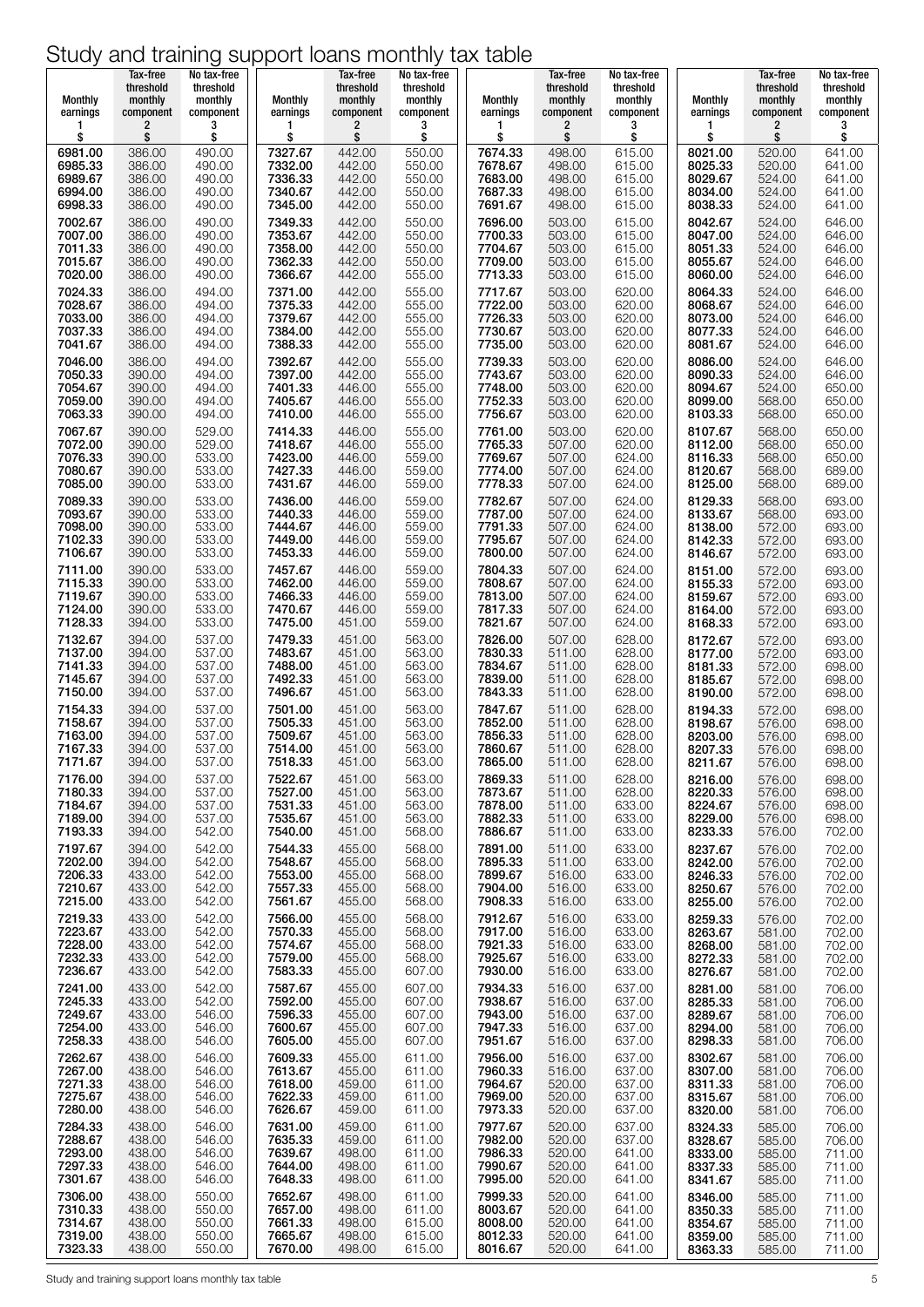| Monthly<br><b>Monthly</b><br>Monthly<br><b>Monthly</b><br>monthly<br>monthly<br>monthly<br>monthly<br>monthly<br>monthly<br>monthly<br>earnings<br>component<br>component<br>earnings<br>component<br>component<br>earnings<br>component<br>component<br>earnings<br>component<br>2<br>3<br>2<br>3<br>2<br>3<br>2<br>1<br>1<br>1<br>\$<br>\$<br>\$<br>\$<br>\$<br>\$<br>\$<br>\$<br>\$<br>\$<br>\$<br>8367.67<br>585.00<br>711.00<br>8714.33<br>654.00<br>784.00<br>9061.00<br>680.00<br>815.00<br>9407.67<br>754.00<br>8372.00<br>585.00<br>711.00<br>8718.67<br>654.00<br>784.00<br>9065.33<br>9412.00<br>754.00<br>680.00<br>815.00<br>8376.33<br>585.00<br>711.00<br>8723.00<br>654.00<br>784.00<br>9069.67<br>680.00<br>815.00<br>9416.33<br>754.00<br>8380.67<br>585.00<br>8727.33<br>654.00<br>784.00<br>9074.00<br>819.00<br>9420.67<br>754.00<br>711.00<br>680.00<br>9425.00<br>8385.00<br>589.00<br>715.00<br>8731.67<br>654.00<br>784.00<br>9078.33<br>680.00<br>819.00<br>754.00<br>8736.00<br>9082.67<br>9429.33<br>8389.33<br>589.00<br>715.00<br>654.00<br>789.00<br>680.00<br>819.00<br>754.00<br>8393.67<br>589.00<br>715.00<br>8740.33<br>654.00<br>789.00<br>9087.00<br>680.00<br>819.00<br>9433.67<br>754.00<br>8744.67<br>9438.00<br>754.00<br>654.00<br>789.00<br>9091.33<br>680.00<br>819.00<br>8398.00<br>589.00<br>715.00<br>8749.00<br>789.00<br>9095.67<br>9442.33<br>754.00<br>654.00<br>680.00<br>819.00<br>8402.33<br>589.00<br>715.00<br>8406.67<br>8753.33<br>9446.67<br>589.00<br>715.00<br>659.00<br>789.00<br>9100.00<br>728.00<br>819.00<br>754.00<br>8757.67<br>659.00<br>8411.00<br>589.00<br>715.00<br>789.00<br>9104.33<br>728.00<br>819.00<br>9451.00<br>758.00<br>8415.33<br>589.00<br>715.00<br>8762.00<br>659.00<br>789.00<br>9108.67<br>728.00<br>819.00<br>9455.33<br>758.00<br>8766.33<br>9459.67<br>8419.67<br>589.00<br>715.00<br>659.00<br>789.00<br>9113.00<br>728.00<br>819.00<br>758.00<br>8770.67<br>659.00<br>789.00<br>9117.33<br>728.00<br>819.00<br>9464.00<br>758.00<br>8424.00<br>589.00<br>715.00<br>758.00<br>8775.00<br>659.00<br>789.00<br>9121.67<br>728.00<br>823.00<br>9468.33<br>8428.33<br>589.00<br>715.00 | monthly<br>component<br>3<br>\$<br>893.00<br>893.00<br>897.00<br>897.00<br>897.00<br>897.00<br>897.00<br>897.00<br>897.00<br>897.00<br>897.00<br>897.00<br>897.00<br>901.00<br>901.00<br>901.00<br>901.00<br>901.00<br>901.00<br>901.00<br>901.00<br>901.00 |
|----------------------------------------------------------------------------------------------------------------------------------------------------------------------------------------------------------------------------------------------------------------------------------------------------------------------------------------------------------------------------------------------------------------------------------------------------------------------------------------------------------------------------------------------------------------------------------------------------------------------------------------------------------------------------------------------------------------------------------------------------------------------------------------------------------------------------------------------------------------------------------------------------------------------------------------------------------------------------------------------------------------------------------------------------------------------------------------------------------------------------------------------------------------------------------------------------------------------------------------------------------------------------------------------------------------------------------------------------------------------------------------------------------------------------------------------------------------------------------------------------------------------------------------------------------------------------------------------------------------------------------------------------------------------------------------------------------------------------------------------------------------------------------------------------------------------------------------------------------------------------------------------------------------------------------------------------------------------------------------------------------------------------------------------------------------------------------------------------------------------------------------------------------------------------------|-------------------------------------------------------------------------------------------------------------------------------------------------------------------------------------------------------------------------------------------------------------|
|                                                                                                                                                                                                                                                                                                                                                                                                                                                                                                                                                                                                                                                                                                                                                                                                                                                                                                                                                                                                                                                                                                                                                                                                                                                                                                                                                                                                                                                                                                                                                                                                                                                                                                                                                                                                                                                                                                                                                                                                                                                                                                                                                                                  |                                                                                                                                                                                                                                                             |
|                                                                                                                                                                                                                                                                                                                                                                                                                                                                                                                                                                                                                                                                                                                                                                                                                                                                                                                                                                                                                                                                                                                                                                                                                                                                                                                                                                                                                                                                                                                                                                                                                                                                                                                                                                                                                                                                                                                                                                                                                                                                                                                                                                                  |                                                                                                                                                                                                                                                             |
|                                                                                                                                                                                                                                                                                                                                                                                                                                                                                                                                                                                                                                                                                                                                                                                                                                                                                                                                                                                                                                                                                                                                                                                                                                                                                                                                                                                                                                                                                                                                                                                                                                                                                                                                                                                                                                                                                                                                                                                                                                                                                                                                                                                  |                                                                                                                                                                                                                                                             |
|                                                                                                                                                                                                                                                                                                                                                                                                                                                                                                                                                                                                                                                                                                                                                                                                                                                                                                                                                                                                                                                                                                                                                                                                                                                                                                                                                                                                                                                                                                                                                                                                                                                                                                                                                                                                                                                                                                                                                                                                                                                                                                                                                                                  |                                                                                                                                                                                                                                                             |
|                                                                                                                                                                                                                                                                                                                                                                                                                                                                                                                                                                                                                                                                                                                                                                                                                                                                                                                                                                                                                                                                                                                                                                                                                                                                                                                                                                                                                                                                                                                                                                                                                                                                                                                                                                                                                                                                                                                                                                                                                                                                                                                                                                                  |                                                                                                                                                                                                                                                             |
|                                                                                                                                                                                                                                                                                                                                                                                                                                                                                                                                                                                                                                                                                                                                                                                                                                                                                                                                                                                                                                                                                                                                                                                                                                                                                                                                                                                                                                                                                                                                                                                                                                                                                                                                                                                                                                                                                                                                                                                                                                                                                                                                                                                  |                                                                                                                                                                                                                                                             |
|                                                                                                                                                                                                                                                                                                                                                                                                                                                                                                                                                                                                                                                                                                                                                                                                                                                                                                                                                                                                                                                                                                                                                                                                                                                                                                                                                                                                                                                                                                                                                                                                                                                                                                                                                                                                                                                                                                                                                                                                                                                                                                                                                                                  |                                                                                                                                                                                                                                                             |
|                                                                                                                                                                                                                                                                                                                                                                                                                                                                                                                                                                                                                                                                                                                                                                                                                                                                                                                                                                                                                                                                                                                                                                                                                                                                                                                                                                                                                                                                                                                                                                                                                                                                                                                                                                                                                                                                                                                                                                                                                                                                                                                                                                                  |                                                                                                                                                                                                                                                             |
|                                                                                                                                                                                                                                                                                                                                                                                                                                                                                                                                                                                                                                                                                                                                                                                                                                                                                                                                                                                                                                                                                                                                                                                                                                                                                                                                                                                                                                                                                                                                                                                                                                                                                                                                                                                                                                                                                                                                                                                                                                                                                                                                                                                  |                                                                                                                                                                                                                                                             |
| 8779.33<br>659.00<br>789.00<br>9126.00<br>732.00<br>823.00<br>9472.67<br>758.00<br>8432.67<br>589.00<br>715.00                                                                                                                                                                                                                                                                                                                                                                                                                                                                                                                                                                                                                                                                                                                                                                                                                                                                                                                                                                                                                                                                                                                                                                                                                                                                                                                                                                                                                                                                                                                                                                                                                                                                                                                                                                                                                                                                                                                                                                                                                                                                   |                                                                                                                                                                                                                                                             |
| 8783.67<br>659.00<br>793.00<br>9130.33<br>732.00<br>823.00<br>8437.00<br>589.00<br>719.00<br>9477.00<br>758.00<br>8788.00<br>659.00<br>793.00<br>9134.67<br>732.00<br>823.00<br>9481.33<br>758.00<br>8441.33<br>589.00<br>719.00                                                                                                                                                                                                                                                                                                                                                                                                                                                                                                                                                                                                                                                                                                                                                                                                                                                                                                                                                                                                                                                                                                                                                                                                                                                                                                                                                                                                                                                                                                                                                                                                                                                                                                                                                                                                                                                                                                                                                 |                                                                                                                                                                                                                                                             |
| 719.00<br>8792.33<br>659.00<br>793.00<br>9139.00<br>732.00<br>823.00<br>9485.67<br>758.00<br>8445.67<br>589.00<br>8796.67<br>793.00<br>9143.33<br>732.00<br>823.00<br>9490.00<br>8450.00<br>659.00<br>758.00<br>594.00<br>719.00                                                                                                                                                                                                                                                                                                                                                                                                                                                                                                                                                                                                                                                                                                                                                                                                                                                                                                                                                                                                                                                                                                                                                                                                                                                                                                                                                                                                                                                                                                                                                                                                                                                                                                                                                                                                                                                                                                                                                 |                                                                                                                                                                                                                                                             |
| 732.00<br>823.00<br>9494.33<br>8801.00<br>659.00<br>793.00<br>9147.67<br>758.00<br>8454.33<br>594.00<br>719.00<br>8805.33<br>659.00<br>9152.00<br>823.00<br>9498.67<br>793.00<br>732.00<br>758.00<br>8458.67<br>594.00<br>719.00                                                                                                                                                                                                                                                                                                                                                                                                                                                                                                                                                                                                                                                                                                                                                                                                                                                                                                                                                                                                                                                                                                                                                                                                                                                                                                                                                                                                                                                                                                                                                                                                                                                                                                                                                                                                                                                                                                                                                 |                                                                                                                                                                                                                                                             |
| 8809.67<br>663.00<br>793.00<br>9156.33<br>732.00<br>823.00<br>9503.00<br>763.00<br>8463.00<br>594.00<br>719.00<br>8814.00<br>732.00<br>823.00<br>9507.33<br>8467.33<br>719.00<br>663.00<br>793.00<br>9160.67<br>763.00<br>594.00                                                                                                                                                                                                                                                                                                                                                                                                                                                                                                                                                                                                                                                                                                                                                                                                                                                                                                                                                                                                                                                                                                                                                                                                                                                                                                                                                                                                                                                                                                                                                                                                                                                                                                                                                                                                                                                                                                                                                 | 901.00<br>906.00                                                                                                                                                                                                                                            |
| 8818.33<br>663.00<br>793.00<br>9165.00<br>732.00<br>823.00<br>9511.67<br>763.00<br>8471.67<br>594.00<br>719.00<br>8822.67<br>663.00<br>732.00<br>828.00<br>9516.00<br>763.00<br>8476.00<br>594.00<br>719.00<br>793.00<br>9169.33                                                                                                                                                                                                                                                                                                                                                                                                                                                                                                                                                                                                                                                                                                                                                                                                                                                                                                                                                                                                                                                                                                                                                                                                                                                                                                                                                                                                                                                                                                                                                                                                                                                                                                                                                                                                                                                                                                                                                 | 906.00<br>906.00                                                                                                                                                                                                                                            |
| 663.00<br>763.00<br>8827.00<br>793.00<br>9173.67<br>732.00<br>828.00<br>9520.33<br>8480.33<br>594.00<br>719.00<br>8831.33<br>663.00<br>797.00<br>9178.00<br>737.00<br>828.00<br>9524.67<br>763.00<br>8484.67<br>724.00<br>594.00                                                                                                                                                                                                                                                                                                                                                                                                                                                                                                                                                                                                                                                                                                                                                                                                                                                                                                                                                                                                                                                                                                                                                                                                                                                                                                                                                                                                                                                                                                                                                                                                                                                                                                                                                                                                                                                                                                                                                 | 906.00<br>906.00                                                                                                                                                                                                                                            |
| 9529.00<br>8835.67<br>663.00<br>737.00<br>828.00<br>763.00<br>8489.00<br>594.00<br>724.00<br>797.00<br>9182.33<br>8840.00<br>663.00<br>797.00<br>9186.67<br>737.00<br>828.00<br>9533.33<br>763.00<br>8493.33<br>594.00<br>724.00                                                                                                                                                                                                                                                                                                                                                                                                                                                                                                                                                                                                                                                                                                                                                                                                                                                                                                                                                                                                                                                                                                                                                                                                                                                                                                                                                                                                                                                                                                                                                                                                                                                                                                                                                                                                                                                                                                                                                 | 906.00<br>906.00                                                                                                                                                                                                                                            |
| 9537.67<br>8844.33<br>663.00<br>797.00<br>9191.00<br>737.00<br>828.00<br>763.00<br>8497.67<br>594.00<br>724.00<br>724.00<br>8848.67<br>663.00<br>797.00<br>9195.33<br>828.00<br>9542.00<br>763.00<br>8502.00<br>594.00<br>737.00                                                                                                                                                                                                                                                                                                                                                                                                                                                                                                                                                                                                                                                                                                                                                                                                                                                                                                                                                                                                                                                                                                                                                                                                                                                                                                                                                                                                                                                                                                                                                                                                                                                                                                                                                                                                                                                                                                                                                 | 906.00<br>906.00                                                                                                                                                                                                                                            |
| 8853.00<br>663.00<br>797.00<br>9199.67<br>737.00<br>828.00<br>9546.33<br>763.00<br>8506.33<br>724.00<br>594.00<br>663.00<br>797.00<br>9204.00<br>737.00<br>828.00<br>763.00<br>8857.33<br>9550.67<br>8510.67<br>598.00<br>724.00                                                                                                                                                                                                                                                                                                                                                                                                                                                                                                                                                                                                                                                                                                                                                                                                                                                                                                                                                                                                                                                                                                                                                                                                                                                                                                                                                                                                                                                                                                                                                                                                                                                                                                                                                                                                                                                                                                                                                 | 906.00<br>906.00                                                                                                                                                                                                                                            |
| 8861.67<br>663.00<br>797.00<br>9208.33<br>737.00<br>828.00<br>9555.00<br>763.00<br>8515.00<br>598.00<br>724.00<br>8519.33<br>598.00<br>724.00<br>8866.00<br>667.00<br>797.00<br>9212.67<br>737.00<br>828.00<br>9559.33<br>767.00                                                                                                                                                                                                                                                                                                                                                                                                                                                                                                                                                                                                                                                                                                                                                                                                                                                                                                                                                                                                                                                                                                                                                                                                                                                                                                                                                                                                                                                                                                                                                                                                                                                                                                                                                                                                                                                                                                                                                 | 910.00<br>910.00                                                                                                                                                                                                                                            |
| 9217.00<br>832.00<br>9563.67<br>8870.33<br>667.00<br>797.00<br>737.00<br>767.00<br>8523.67<br>598.00<br>724.00<br>8528.00<br>724.00<br>8874.67<br>667.00<br>797.00<br>9221.33<br>737.00<br>832.00<br>9568.00<br>767.00<br>598.00                                                                                                                                                                                                                                                                                                                                                                                                                                                                                                                                                                                                                                                                                                                                                                                                                                                                                                                                                                                                                                                                                                                                                                                                                                                                                                                                                                                                                                                                                                                                                                                                                                                                                                                                                                                                                                                                                                                                                 | 910.00<br>910.00                                                                                                                                                                                                                                            |
| 832.00<br>8879.00<br>667.00<br>797.00<br>9225.67<br>737.00<br>9572.33<br>767.00<br>8532.33<br>598.00<br>724.00<br>8883.33<br>802.00<br>9230.00<br>737.00<br>832.00<br>9576.67<br>767.00<br>8536.67<br>667.00<br>598.00<br>728.00                                                                                                                                                                                                                                                                                                                                                                                                                                                                                                                                                                                                                                                                                                                                                                                                                                                                                                                                                                                                                                                                                                                                                                                                                                                                                                                                                                                                                                                                                                                                                                                                                                                                                                                                                                                                                                                                                                                                                 | 910.00<br>910.00                                                                                                                                                                                                                                            |
| 9234.33<br>832.00<br>9581.00<br>8887.67<br>667.00<br>802.00<br>741.00<br>767.00<br>8541.00<br>598.00<br>728.00<br>8545.33<br>598.00<br>728.00<br>8892.00<br>802.00<br>9238.67<br>741.00<br>832.00<br>9585.33<br>767.00<br>667.00                                                                                                                                                                                                                                                                                                                                                                                                                                                                                                                                                                                                                                                                                                                                                                                                                                                                                                                                                                                                                                                                                                                                                                                                                                                                                                                                                                                                                                                                                                                                                                                                                                                                                                                                                                                                                                                                                                                                                 | 910.00<br>910.00                                                                                                                                                                                                                                            |
| 741.00<br>832.00<br>9589.67<br>8549.67<br>598.00<br>728.00<br>8896.33<br>667.00<br>802.00<br>9243.00<br>767.00<br>9247.33<br>741.00<br>832.00<br>9594.00<br>767.00<br>8554.00<br>598.00<br>728.00<br>8900.67<br>667.00<br>802.00                                                                                                                                                                                                                                                                                                                                                                                                                                                                                                                                                                                                                                                                                                                                                                                                                                                                                                                                                                                                                                                                                                                                                                                                                                                                                                                                                                                                                                                                                                                                                                                                                                                                                                                                                                                                                                                                                                                                                 | 910.00<br>910.00                                                                                                                                                                                                                                            |
| 8558.33<br>728.00<br>8905.00<br>667.00<br>802.00<br>9251.67<br>832.00<br>9598.33<br>767.00<br>598.00<br>741.00<br>8909.33<br>9256.00<br>9602.67<br>667.00<br>802.00<br>741.00<br>832.00<br>767.00<br>8562.67<br>598.00<br>728.00                                                                                                                                                                                                                                                                                                                                                                                                                                                                                                                                                                                                                                                                                                                                                                                                                                                                                                                                                                                                                                                                                                                                                                                                                                                                                                                                                                                                                                                                                                                                                                                                                                                                                                                                                                                                                                                                                                                                                 | 914.00<br>914.00                                                                                                                                                                                                                                            |
| 8913.67<br>9607.00<br>767.00<br>667.00<br>802.00<br>9260.33<br>741.00<br>832.00<br>8567.00<br>598.00<br>728.00<br>8918.00<br>836.00<br>9611.33<br>8571.33<br>602.00<br>728.00<br>667.00<br>802.00<br>9264.67<br>741.00<br>771.00                                                                                                                                                                                                                                                                                                                                                                                                                                                                                                                                                                                                                                                                                                                                                                                                                                                                                                                                                                                                                                                                                                                                                                                                                                                                                                                                                                                                                                                                                                                                                                                                                                                                                                                                                                                                                                                                                                                                                 | 914.00<br>914.00                                                                                                                                                                                                                                            |
| 8922.33<br>802.00<br>9615.67<br>8575.67<br>667.00<br>9269.00<br>741.00<br>836.00<br>771.00<br>602.00<br>728.00<br>8580.00<br>602.00<br>728.00<br>8926.67<br>672.00<br>802.00<br>9273.33<br>741.00<br>836.00<br>9620.00<br>771.00                                                                                                                                                                                                                                                                                                                                                                                                                                                                                                                                                                                                                                                                                                                                                                                                                                                                                                                                                                                                                                                                                                                                                                                                                                                                                                                                                                                                                                                                                                                                                                                                                                                                                                                                                                                                                                                                                                                                                 | 914.00<br>914.00                                                                                                                                                                                                                                            |
| 9624.33<br>8584.33<br>646.00<br>728.00<br>8931.00<br>672.00<br>806.00<br>9277.67<br>836.00<br>771.00<br>741.00<br>8935.33<br>672.00<br>9628.67<br>771.00<br>8588.67<br>732.00<br>806.00<br>9282.00<br>741.00<br>836.00<br>646.00                                                                                                                                                                                                                                                                                                                                                                                                                                                                                                                                                                                                                                                                                                                                                                                                                                                                                                                                                                                                                                                                                                                                                                                                                                                                                                                                                                                                                                                                                                                                                                                                                                                                                                                                                                                                                                                                                                                                                 | 914.00<br>914.00                                                                                                                                                                                                                                            |
| 8939.67<br>672.00<br>806.00<br>9286.33<br>836.00<br>9633.00<br>771.00<br>745.00<br>8593.00<br>646.00<br>732.00<br>8597.33<br>8944.00<br>672.00<br>806.00<br>9637.33<br>819.00<br>646.00<br>732.00<br>9290.67<br>745.00<br>836.00                                                                                                                                                                                                                                                                                                                                                                                                                                                                                                                                                                                                                                                                                                                                                                                                                                                                                                                                                                                                                                                                                                                                                                                                                                                                                                                                                                                                                                                                                                                                                                                                                                                                                                                                                                                                                                                                                                                                                 | 914.00<br>914.00                                                                                                                                                                                                                                            |
| 8948.33<br>9641.67<br>819.00<br>8601.67<br>646.00<br>732.00<br>672.00<br>806.00<br>9295.00<br>745.00<br>836.00<br>8952.67<br>672.00<br>806.00<br>9299.33<br>745.00<br>836.00<br>9646.00<br>819.00<br>8606.00<br>646.00                                                                                                                                                                                                                                                                                                                                                                                                                                                                                                                                                                                                                                                                                                                                                                                                                                                                                                                                                                                                                                                                                                                                                                                                                                                                                                                                                                                                                                                                                                                                                                                                                                                                                                                                                                                                                                                                                                                                                           | 914.00<br>919.00                                                                                                                                                                                                                                            |
| 732.00<br>819.00<br>732.00<br>8957.00<br>9303.67<br>745.00<br>836.00<br>9650.33<br>8610.33<br>646.00<br>672.00<br>806.00<br>819.00<br>8961.33<br>672.00<br>806.00<br>9308.00<br>745.00<br>836.00<br>9654.67<br>8614.67<br>646.00<br>732.00                                                                                                                                                                                                                                                                                                                                                                                                                                                                                                                                                                                                                                                                                                                                                                                                                                                                                                                                                                                                                                                                                                                                                                                                                                                                                                                                                                                                                                                                                                                                                                                                                                                                                                                                                                                                                                                                                                                                       | 919.00<br>919.00                                                                                                                                                                                                                                            |
| 823.00<br>732.00<br>8965.67<br>672.00<br>806.00<br>9312.33<br>745.00<br>836.00<br>9659.00<br>8619.00<br>646.00<br>8623.33<br>8970.00<br>672.00<br>9316.67<br>9663.33<br>823.00<br>646.00<br>732.00<br>806.00<br>745.00<br>841.00                                                                                                                                                                                                                                                                                                                                                                                                                                                                                                                                                                                                                                                                                                                                                                                                                                                                                                                                                                                                                                                                                                                                                                                                                                                                                                                                                                                                                                                                                                                                                                                                                                                                                                                                                                                                                                                                                                                                                 | 919.00<br>919.00                                                                                                                                                                                                                                            |
| 8627.67<br>732.00<br>8974.33<br>672.00<br>9321.00<br>884.00<br>9667.67<br>823.00<br>646.00<br>806.00<br>745.00<br>8978.67<br>9325.33<br>888.00<br>9672.00                                                                                                                                                                                                                                                                                                                                                                                                                                                                                                                                                                                                                                                                                                                                                                                                                                                                                                                                                                                                                                                                                                                                                                                                                                                                                                                                                                                                                                                                                                                                                                                                                                                                                                                                                                                                                                                                                                                                                                                                                        | 919.00<br>919.00                                                                                                                                                                                                                                            |
| 823.00<br>672.00<br>810.00<br>745.00<br>8632.00<br>646.00<br>732.00<br>8983.00<br>9329.67<br>823.00<br>8636.33<br>732.00<br>676.00<br>810.00<br>745.00<br>888.00<br>9676.33<br>650.00<br>823.00<br>8987.33<br>8640.67<br>676.00<br>810.00<br>9334.00<br>745.00<br>888.00<br>9680.67                                                                                                                                                                                                                                                                                                                                                                                                                                                                                                                                                                                                                                                                                                                                                                                                                                                                                                                                                                                                                                                                                                                                                                                                                                                                                                                                                                                                                                                                                                                                                                                                                                                                                                                                                                                                                                                                                              | 919.00<br>919.00                                                                                                                                                                                                                                            |
| 650.00<br>737.00<br>823.00<br>8991.67<br>9338.33<br>888.00<br>9685.00<br>676.00<br>810.00<br>745.00<br>8645.00<br>650.00<br>737.00                                                                                                                                                                                                                                                                                                                                                                                                                                                                                                                                                                                                                                                                                                                                                                                                                                                                                                                                                                                                                                                                                                                                                                                                                                                                                                                                                                                                                                                                                                                                                                                                                                                                                                                                                                                                                                                                                                                                                                                                                                               | 919.00                                                                                                                                                                                                                                                      |
| 8996.00<br>676.00<br>9342.67<br>9689.33<br>823.00<br>8649.33<br>737.00<br>810.00<br>750.00<br>888.00<br>650.00<br>9347.00<br>888.00<br>9693.67<br>823.00<br>676.00<br>810.00<br>750.00<br>8653.67<br>650.00<br>737.00<br>9000.33                                                                                                                                                                                                                                                                                                                                                                                                                                                                                                                                                                                                                                                                                                                                                                                                                                                                                                                                                                                                                                                                                                                                                                                                                                                                                                                                                                                                                                                                                                                                                                                                                                                                                                                                                                                                                                                                                                                                                 | 923.00<br>923.00                                                                                                                                                                                                                                            |
| 9004.67<br>676.00<br>810.00<br>9351.33<br>888.00<br>9698.00<br>823.00<br>8658.00<br>750.00<br>650.00<br>737.00<br>9009.00<br>823.00<br>8662.33<br>650.00<br>737.00<br>676.00<br>810.00<br>9355.67<br>750.00<br>888.00<br>9702.33                                                                                                                                                                                                                                                                                                                                                                                                                                                                                                                                                                                                                                                                                                                                                                                                                                                                                                                                                                                                                                                                                                                                                                                                                                                                                                                                                                                                                                                                                                                                                                                                                                                                                                                                                                                                                                                                                                                                                 | 923.00<br>923.00                                                                                                                                                                                                                                            |
| 823.00<br>9013.33<br>9360.00<br>9706.67<br>8666.67<br>676.00<br>810.00<br>750.00<br>888.00<br>650.00<br>737.00<br>9017.67<br>676.00<br>9364.33<br>888.00<br>9711.00<br>828.00<br>8671.00<br>650.00<br>737.00<br>810.00<br>750.00                                                                                                                                                                                                                                                                                                                                                                                                                                                                                                                                                                                                                                                                                                                                                                                                                                                                                                                                                                                                                                                                                                                                                                                                                                                                                                                                                                                                                                                                                                                                                                                                                                                                                                                                                                                                                                                                                                                                                 | 923.00<br>923.00                                                                                                                                                                                                                                            |
| 9715.33<br>828.00<br>9022.00<br>676.00<br>810.00<br>9368.67<br>750.00<br>888.00<br>8675.33<br>650.00<br>737.00<br>9026.33<br>676.00<br>815.00<br>893.00<br>9719.67<br>828.00<br>8679.67<br>650.00<br>737.00<br>9373.00<br>750.00                                                                                                                                                                                                                                                                                                                                                                                                                                                                                                                                                                                                                                                                                                                                                                                                                                                                                                                                                                                                                                                                                                                                                                                                                                                                                                                                                                                                                                                                                                                                                                                                                                                                                                                                                                                                                                                                                                                                                 | 923.00<br>923.00                                                                                                                                                                                                                                            |
| 9030.67<br>893.00<br>9724.00<br>828.00<br>8684.00<br>650.00<br>737.00<br>676.00<br>815.00<br>9377.33<br>750.00<br>9035.00<br>828.00<br>8688.33<br>9381.67<br>893.00<br>9728.33<br>650.00<br>741.00<br>676.00<br>815.00<br>750.00                                                                                                                                                                                                                                                                                                                                                                                                                                                                                                                                                                                                                                                                                                                                                                                                                                                                                                                                                                                                                                                                                                                                                                                                                                                                                                                                                                                                                                                                                                                                                                                                                                                                                                                                                                                                                                                                                                                                                 | 923.00<br>923.00                                                                                                                                                                                                                                            |
| 8692.67<br>654.00<br>9039.33<br>680.00<br>815.00<br>9386.00<br>750.00<br>893.00<br>9732.67<br>828.00<br>741.00<br>828.00<br>9043.67<br>680.00<br>815.00<br>9390.33<br>750.00<br>893.00<br>9737.00<br>8697.00<br>654.00<br>741.00                                                                                                                                                                                                                                                                                                                                                                                                                                                                                                                                                                                                                                                                                                                                                                                                                                                                                                                                                                                                                                                                                                                                                                                                                                                                                                                                                                                                                                                                                                                                                                                                                                                                                                                                                                                                                                                                                                                                                 | 923.00                                                                                                                                                                                                                                                      |
| 927.00<br>9048.00<br>9741.33<br>828.00<br>8701.33<br>680.00<br>815.00<br>9394.67<br>754.00<br>893.00<br>654.00<br>741.00<br>927.00<br>828.00<br>8705.67<br>9052.33<br>680.00<br>815.00<br>9399.00<br>754.00<br>893.00<br>9745.67<br>654.00<br>741.00<br>9056.67<br>680.00<br>9403.33<br>754.00<br>893.00<br>9750.00<br>828.00<br>927.00<br>8710.00<br>815.00<br>654.00<br>784.00                                                                                                                                                                                                                                                                                                                                                                                                                                                                                                                                                                                                                                                                                                                                                                                                                                                                                                                                                                                                                                                                                                                                                                                                                                                                                                                                                                                                                                                                                                                                                                                                                                                                                                                                                                                                 | 927.00                                                                                                                                                                                                                                                      |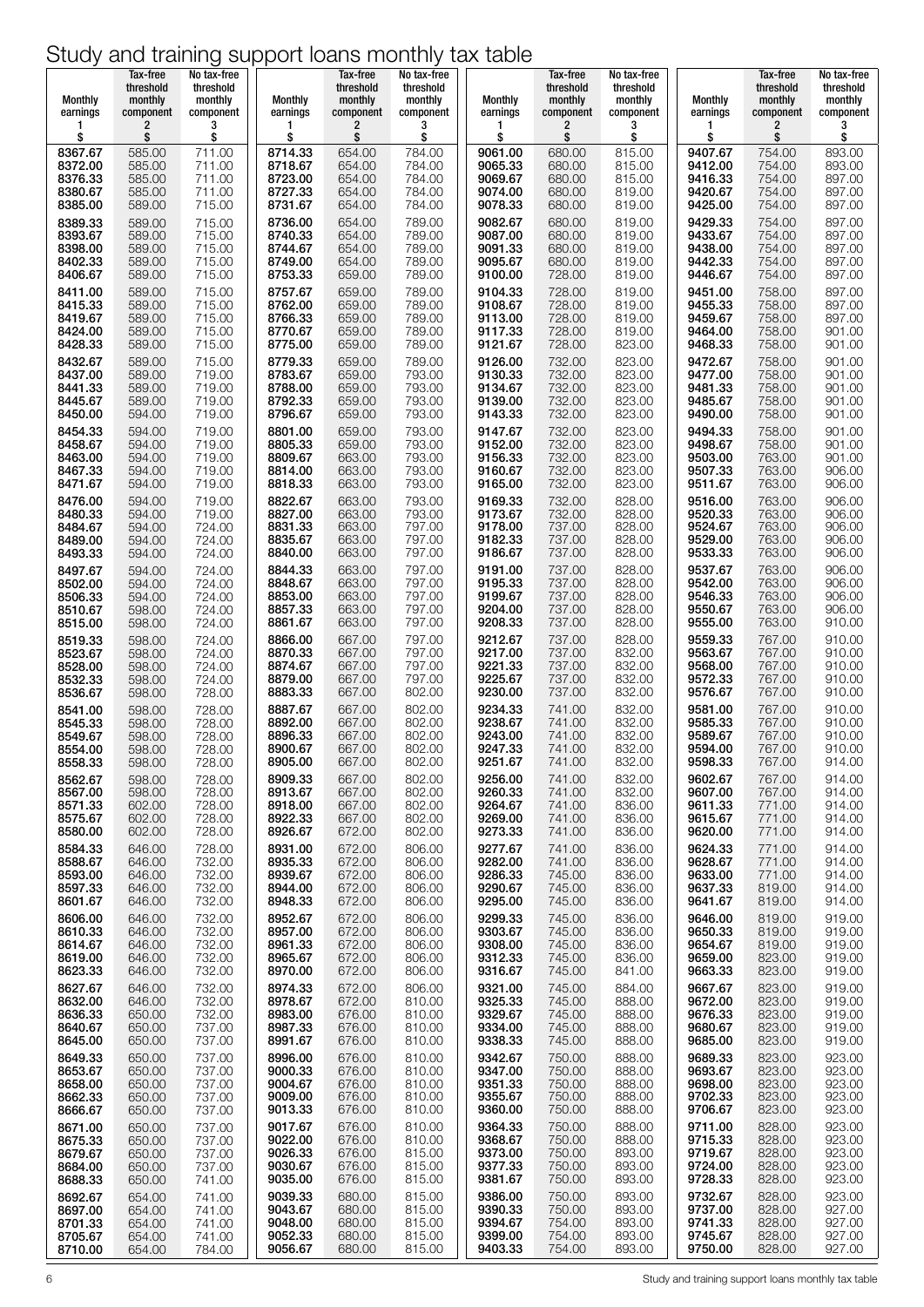| Monthly                          | Tax-free<br>threshold<br>monthly | No tax-free<br>threshold<br>monthly | Monthly                          | Tax-free<br>threshold<br>monthly | No tax-free<br>threshold<br>monthly | Monthly                          | Tax-free<br>threshold<br>monthly | No tax-free<br>threshold<br>monthly | <b>Monthly</b>                   | Tax-free<br>threshold<br>monthly | No tax-free<br>threshold<br>monthly |
|----------------------------------|----------------------------------|-------------------------------------|----------------------------------|----------------------------------|-------------------------------------|----------------------------------|----------------------------------|-------------------------------------|----------------------------------|----------------------------------|-------------------------------------|
| earnings                         | component                        | component                           | earnings                         | component                        | component                           | earnings                         | component                        | component                           | earnings                         | component                        | component                           |
| 1                                | 2                                | 3                                   | 1                                | 2                                | 3                                   | 1                                | $\overline{\mathbf{c}}$          | 3                                   | 1                                | 2                                | 3                                   |
| \$                               | \$                               | \$                                  | \$                               | \$                               | \$                                  | \$                               | \$                               | \$                                  | \$                               | \$                               | \$                                  |
| 9754.33                          | 828.00                           | 927.00                              | 10101.00                         | 858.00                           | 1010.00                             | 10447.67                         | 940.00                           | 1044.00                             | 10794.33                         | 971.00                           | 1079.00                             |
| 9758.67                          | 832.00                           | 927.00                              | 10105.33                         | 858.00                           | 1010.00                             | 10452.00                         | 940.00                           | 1044.00                             | 10798.67                         | 971.00                           | 1079.00                             |
| 9763.00                          | 832.00                           | 927.00                              | 10109.67                         | 858.00                           | 1010.00                             | 10456.33                         | 940.00                           | 1044.00                             | 10803.00                         | 971.00                           | 1079.00                             |
| 9767.33                          | 832.00                           | 927.00                              | 10114.00                         | 858.00                           | 1010.00                             | 10460.67                         | 940.00                           | 1044.00                             | 10807.33                         | 975.00                           | 1079.00                             |
| 9771.67                          | 832.00                           | 927.00                              | 10118.33                         | 862.00                           | 1014.00                             | 10465.00                         | 940.00                           | 1049.00                             | 10811.67                         | 975.00                           | 1083.00                             |
| 9776.00                          | 832.00                           | 927.00                              | 10122.67                         | 862.00                           | 1014.00                             | 10469.33                         | 945.00                           | 1049.00                             | 10816.00                         | 975.00                           | 1083.00                             |
| 9780.33                          | 832.00                           | 932.00                              | 10127.00                         | 862.00                           | 1014.00                             | 10473.67                         | 945.00                           | 1049.00                             | 10820.33                         | 975.00                           | 1083.00                             |
| 9784.67                          | 832.00                           | 932.00                              | 10131.33                         | 862.00                           | 1014.00                             | 10478.00                         | 945.00                           | 1049.00                             | 10824.67                         | 975.00                           | 1083.00                             |
| 9789.00                          | 832.00                           | 932.00                              | 10135.67                         | 862.00                           | 1014.00                             | 10482.33                         | 945.00                           | 1049.00                             | 10829.00                         | 975.00                           | 1083.00                             |
| 9793.33                          | 832.00                           | 932.00                              | 10140.00                         | 862.00                           | 1014.00                             | 10486.67                         | 945.00                           | 1049.00                             | 10833.33                         | 975.00                           | 1083.00                             |
| 9797.67                          | 832.00                           | 932.00                              | 10144.33                         | 862.00                           | 1014.00                             | 10491.00                         | 945.00                           | 1049.00                             | 10837.67                         | 1031.00                          | 1083.00                             |
| 9802.00                          | 832.00                           | 932.00                              | 10148.67                         | 862.00                           | 1014.00                             | 10495.33                         | 945.00                           | 1049.00                             | 10842.00                         | 1031.00                          | 1083.00                             |
| 9806.33                          | 832.00                           | 932.00                              | 10153.00                         | 862.00                           | 1014.00                             | 10499.67                         | 945.00                           | 1049.00                             | 10846.33                         | 1031.00                          | 1083.00                             |
| 9810.67                          | 836.00                           | 932.00                              | 10157.33                         | 862.00                           | 1014.00                             | 10504.00                         | 945.00                           | 1049.00                             | 10850.67                         | 1031.00                          | 1083.00                             |
| 9815.00                          | 836.00                           | 932.00                              | 10161.67                         | 862.00                           | 1018.00                             | 10508.33                         | 945.00                           | 1053.00                             | 10855.00                         | 1031.00                          | 1088.00                             |
| 9819.33                          | 836.00                           | 932.00                              | 10166.00                         | 862.00                           | 1018.00                             | 10512.67                         | 945.00                           | 1053.00                             | 10859.33                         | 1031.00                          | 1088.00                             |
| 9823.67                          | 836.00                           | 932.00                              | 10170.33                         | 867.00                           | 1018.00                             | 10517.00                         | 949.00                           | 1053.00                             | 10863.67                         | 1031.00                          | 1088.00                             |
| 9828.00                          | 836.00                           | 936.00                              | 10174.67                         | 867.00                           | 1018.00                             | 10521.33                         | 949.00                           | 1053.00                             | 10868.00                         | 1031.00                          | 1088.00                             |
| 9832.33                          | 836.00                           | 936.00                              | 10179.00                         | 867.00                           | 1018.00                             | 10525.67                         | 949.00                           | 1053.00                             | 10872.33                         | 1031.00                          | 1088.00                             |
| 9836.67                          | 836.00                           | 936.00                              | 10183.33                         | 867.00                           | 1018.00                             | 10530.00                         | 949.00                           | 1053.00                             | 10876.67                         | 1036.00                          | 1088.00                             |
| 9841.00                          | 836.00                           | 936.00                              | 10187.67                         | 867.00                           | 1018.00                             | 10534.33                         | 949.00                           | 1053.00                             | 10881.00                         | 1036.00                          | 1088.00                             |
| 9845.33                          | 836.00                           | 936.00                              | 10192.00                         | 867.00                           | 1018.00                             | 10538.67                         | 949.00                           | 1053.00                             | 10885.33                         | 1036.00                          | 1088.00                             |
| 9849.67                          | 836.00                           | 936.00                              | 10196.33                         | 867.00                           | 1018.00                             | 10543.00                         | 949.00                           | 1053.00                             | 10889.67                         | 1036.00                          | 1088.00                             |
| 9854.00                          | 836.00                           | 936.00                              | 10200.67                         | 867.00                           | 1018.00                             | 10547.33                         | 949.00                           | 1053.00                             | 10894.00                         | 1036.00                          | 1088.00                             |
| 9858.33                          | 836.00                           | 936.00                              | 10205.00                         | 867.00                           | 1023.00                             | 10551.67                         | 949.00                           | 1057.00                             | 10898.33                         | 1036.00                          | 1092.00                             |
| 9862.67                          | 841.00                           | 936.00                              | 10209.33                         | 867.00                           | 1023.00                             | 10556.00                         | 949.00                           | 1057.00                             | 10902.67                         | 1036.00                          | 1092.00                             |
| 9867.00                          | 841.00                           | 936.00                              | 10213.67                         | 867.00                           | 1023.00                             | 10560.33                         | 949.00                           | 1057.00                             | 10907.00                         | 1036.00                          | 1092.00                             |
| 9871.33                          | 841.00                           | 940.00                              | 10218.00                         | 871.00                           | 1023.00                             | 10564.67                         | 953.00                           | 1057.00                             | 10911.33                         | 1036.00                          | 1092.00                             |
| 9875.67                          | 841.00                           | 940.00                              | 10222.33                         | 871.00                           | 1023.00                             | 10569.00                         | 953.00                           | 1057.00                             | 10915.67                         | 1036.00                          | 1092.00                             |
| 9880.00                          | 841.00                           | 940.00                              | 10226.67                         | 919.00                           | 1023.00                             | 10573.33                         | 953.00                           | 1057.00                             | 10920.00                         | 1036.00                          | 1092.00                             |
| 9884.33                          | 841.00                           | 940.00                              | 10231.00                         | 923.00                           | 1023.00                             | 10577.67                         | 953.00                           | 1057.00                             | 10924.33                         | 1040.00                          | 1092.00                             |
| 9888.67                          | 841.00                           | 940.00                              | 10235.33                         | 923.00                           | 1023.00                             | 10582.00                         | 953.00                           | 1057.00                             | 10928.67                         | 1040.00                          | 1092.00                             |
| 9893.00                          | 841.00                           | 940.00                              | 10239.67                         | 923.00                           | 1023.00                             | 10586.33                         | 953.00                           | 1057.00                             | 10933.00                         | 1040.00                          | 1092.00                             |
| 9897.33                          | 841.00                           | 940.00                              | 10244.00                         | 923.00                           | 1023.00                             | 10590.67                         | 953.00                           | 1057.00                             | 10937.33                         | 1040.00                          | 1092.00                             |
| 9901.67                          | 841.00                           | 940.00                              | 10248.33                         | 923.00                           | 1027.00                             | 10595.00                         | 953.00                           | 1062.00                             | 10941.67                         | 1040.00                          | 1096.00                             |
| 9906.00                          | 841.00                           | 940.00                              | 10252.67                         | 923.00                           | 1027.00                             | 10599.33                         | 953.00                           | 1062.00                             | 10946.00                         | 1040.00                          | 1096.00                             |
| 9910.33                          | 841.00                           | 940.00                              | 10257.00                         | 923.00                           | 1027.00                             | 10603.67                         | 953.00                           | 1062.00                             | 10950.33                         | 1040.00                          | 1096.00                             |
| 9914.67                          | 845.00                           | 940.00                              | 10261.33                         | 923.00                           | 1027.00                             | 10608.00                         | 953.00                           | 1062.00                             | 10954.67                         | 1040.00                          | 1096.00                             |
| 9919.00                          | 845.00                           | 945.00                              | 10265.67                         | 923.00                           | 1027.00                             | 10612.33                         | 953.00                           | 1062.00                             | 10959.00                         | 1040.00                          | 1096.00                             |
| 9923.33                          | 845.00                           | 945.00                              | 10270.00                         | 923.00                           | 1027.00                             | 10616.67                         | 958.00                           | 1062.00                             | 10963.33                         | 1040.00                          | 1096.00                             |
| 9927.67                          | 845.00                           | 945.00                              | 10274.33                         | 923.00                           | 1027.00                             | 10621.00                         | 958.00                           | 1062.00                             | 10967.67                         | 1044.00                          | 1096.00                             |
| 9932.00                          | 845.00                           | 945.00                              | 10278.67                         | 927.00                           | 1027.00                             | 10625.33                         | 958.00                           | 1062.00                             | 10972.00                         | 1044.00                          | 1096.00                             |
| 9936.33                          | 845.00                           | 945.00                              | 10283.00                         | 927.00                           | 1027.00                             | 10629.67                         | 958.00                           | 1062.00                             | 10976.33                         | 1044.00                          | 1096.00                             |
| 9940.67                          | 845.00                           | 945.00                              | 10287.33                         | 927.00                           | 1027.00                             | 10634.00                         | 958.00                           | 1062.00                             | 10980.67                         | 1044.00                          | 1096.00                             |
| 9945.00                          | 845.00                           | 945.00                              | 10291.67                         | 927.00                           | 1031.00                             | 10638.33                         | 958.00                           | 1066.00                             | 10985.00                         | 1044.00                          | 1101.00                             |
| 9949.33                          | 845.00                           | 945.00                              | 10296.00                         | 927.00                           | 1031.00                             | 10642.67                         | 958.00                           | 1066.00                             | 10989.33                         | 1044.00                          | 1101.00                             |
| 9953.67                          | 845.00                           | 945.00                              | 10300.33                         | 927.00                           | 1031.00                             | 10647.00                         | 958.00                           | 1066.00                             | 10993.67                         | 1044.00                          | 1101.00                             |
| 9958.00                          | 845.00                           | 945.00                              | 10304.67                         | 927.00                           | 1031.00                             | 10651.33                         | 958.00                           | 1066.00                             | 10998.00                         | 1044.00                          | 1101.00                             |
| 9962.33                          | 845.00                           | 945.00                              | 10309.00                         | 927.00                           | 1031.00                             | 10655.67                         | 958.00                           | 1066.00                             | 11002.33                         | 1044.00                          | 1101.00                             |
| 9966.67                          | 849.00                           | 949.00                              | 10313.33                         | 927.00                           | 1031.00                             | 10660.00                         | 958.00                           | 1066.00                             | 11006.67                         | 1044.00                          | 1101.00                             |
| 9971.00                          | 849.00                           | 997.00                              | 10317.67                         | 927.00                           | 1031.00                             | 10664.33                         | 962.00                           | 1066.00                             | 11011.00                         | 1044.00                          | 1101.00                             |
| 9975.33                          | 849.00                           | 997.00                              | 10322.00                         | 927.00                           | 1031.00                             | 10668.67                         | 962.00                           | 1066.00                             | 11015.33                         | 1049.00                          | 1101.00                             |
| 9979.67                          | 849.00                           | 997.00                              | 10326.33                         | 932.00                           | 1031.00                             | 10673.00                         | 962.00                           | 1066.00                             | 11019.67                         | 1049.00                          | 1101.00                             |
| 9984.00                          | 849.00                           | 997.00                              | 10330.67                         | 932.00                           | 1031.00                             | 10677.33                         | 962.00                           | 1066.00                             | 11024.00                         | 1049.00                          | 1101.00                             |
| 9988.33                          | 849.00                           | 1001.00                             | 10335.00                         | 932.00                           | 1036.00                             | 10681.67                         | 962.00                           | 1070.00                             | 11028.33                         | 1049.00                          | 1105.00                             |
| 9992.67                          | 849.00                           | 1001.00                             | 10339.33                         | 932.00                           | 1036.00                             | 10686.00                         | 962.00                           | 1070.00                             | 11032.67                         | 1049.00                          | 1105.00                             |
| 9997.00<br>10001.33              | 849.00<br>849.00                 | 1001.00<br>1001.00                  | 10343.67<br>10348.00             | 932.00<br>932.00                 | 1036.00<br>1036.00                  | 10690.33<br>10694.67             | 962.00<br>962.00                 | 1070.00<br>1070.00                  | 11037.00<br>11041.33<br>11045.67 | 1049.00<br>1049.00               | 1105.00<br>1105.00                  |
| 10005.67                         | 849.00                           | 1001.00                             | 10352.33                         | 932.00                           | 1036.00                             | 10699.00                         | 962.00                           | 1070.00                             | 11050.00                         | 1049.00                          | 1105.00                             |
| 10010.00                         | 849.00                           | 1001.00                             | 10356.67                         | 932.00                           | 1036.00                             | 10703.33                         | 962.00                           | 1070.00                             |                                  | 1049.00                          | 1105.00                             |
| 10014.33<br>10018.67<br>10023.00 | 854.00<br>854.00                 | 1001.00<br>1001.00                  | 10361.00<br>10365.33<br>10369.67 | 932.00<br>932.00<br>932.00       | 1036.00<br>1036.00<br>1036.00       | 10707.67<br>10712.00<br>10716.33 | 962.00<br>966.00                 | 1070.00<br>1070.00<br>1070.00       | 11054.33<br>11058.67<br>11063.00 | 1049.00<br>1053.00<br>1053.00    | 1105.00<br>1105.00<br>1105.00       |
| 10027.33<br>10031.67             | 854.00<br>854.00<br>854.00       | 1001.00<br>1001.00<br>1005.00       | 10374.00<br>10378.33             | 936.00<br>936.00                 | 1036.00<br>1040.00                  | 10720.67<br>10725.00             | 966.00<br>966.00<br>966.00       | 1070.00<br>1075.00                  | 11067.33<br>11071.67             | 1053.00<br>1053.00               | 1105.00<br>1109.00                  |
| 10036.00                         | 854.00                           | 1005.00                             | 10382.67                         | 936.00                           | 1040.00                             | 10729.33                         | 966.00                           | 1075.00                             | 11076.00                         | 1053.00                          | 1109.00                             |
| 10040.33                         | 854.00                           | 1005.00                             | 10387.00                         | 936.00                           | 1040.00                             | 10733.67                         | 966.00                           | 1075.00                             | 11080.33                         | 1053.00                          | 1109.00                             |
| 10044.67                         | 854.00                           | 1005.00                             | 10391.33                         | 936.00                           | 1040.00                             | 10738.00                         | 966.00                           | 1075.00                             | 11084.67                         | 1053.00                          | 1109.00                             |
| 10049.00                         | 854.00                           | 1005.00                             | 10395.67                         | 936.00                           | 1040.00                             | 10742.33                         | 966.00                           | 1075.00                             | 11089.00                         | 1053.00                          | 1109.00                             |
| 10053.33                         | 854.00                           | 1005.00<br>1005.00                  | 10400.00                         | 936.00                           | 1040.00                             | 10746.67                         | 966.00                           | 1075.00                             | 11093.33                         | 1053.00                          | 1109.00                             |
| 10057.67<br>10062.00<br>10066.33 | 854.00<br>854.00<br>858.00       | 1005.00<br>1005.00                  | 10404.33<br>10408.67<br>10413.00 | 936.00<br>936.00<br>936.00       | 1040.00<br>1040.00<br>1040.00       | 10751.00<br>10755.33<br>10759.67 | 966.00<br>966.00<br>971.00       | 1075.00<br>1075.00<br>1075.00       | 11097.67<br>11102.00<br>11106.33 | 1053.00<br>1053.00<br>1057.00    | 1109.00<br>1109.00<br>1109.00       |
| 10070.67                         | 858.00                           | 1005.00                             | 10417.33                         | 936.00                           | 1040.00                             | 10764.00                         | 971.00                           | 1075.00                             | 11110.67                         | 1057.00                          | 1109.00                             |
| 10075.00                         | 858.00                           | 1010.00                             | 10421.67                         | 940.00                           | 1044.00                             | 10768.33                         | 971.00                           | 1079.00                             | 11115.00                         | 1057.00                          | 1114.00                             |
| 10079.33                         | 858.00                           | 1010.00                             | 10426.00<br>10430.33             | 940.00<br>940.00                 | 1044.00<br>1044.00                  | 10772.67                         | 971.00                           | 1079.00                             | 11119.33                         | 1057.00                          | 1114.00                             |
| 10083.67<br>10088.00<br>10092.33 | 858.00<br>858.00<br>858.00       | 1010.00<br>1010.00<br>1010.00       | 10434.67<br>10439.00             | 940.00<br>940.00                 | 1044.00<br>1044.00                  | 10777.00<br>10781.33<br>10785.67 | 971.00<br>971.00<br>971.00       | 1079.00<br>1079.00<br>1079.00       | 11123.67<br>11128.00<br>11132.33 | 1057.00<br>1057.00<br>1057.00    | 1114.00<br>1114.00<br>1114.00       |
| 10096.67                         | 858.00                           | 1010.00                             | 10443.33                         | 940.00                           | 1044.00                             | 10790.00                         | 971.00                           | 1079.00                             | 11136.67                         | 1057.00                          | 1114.00                             |